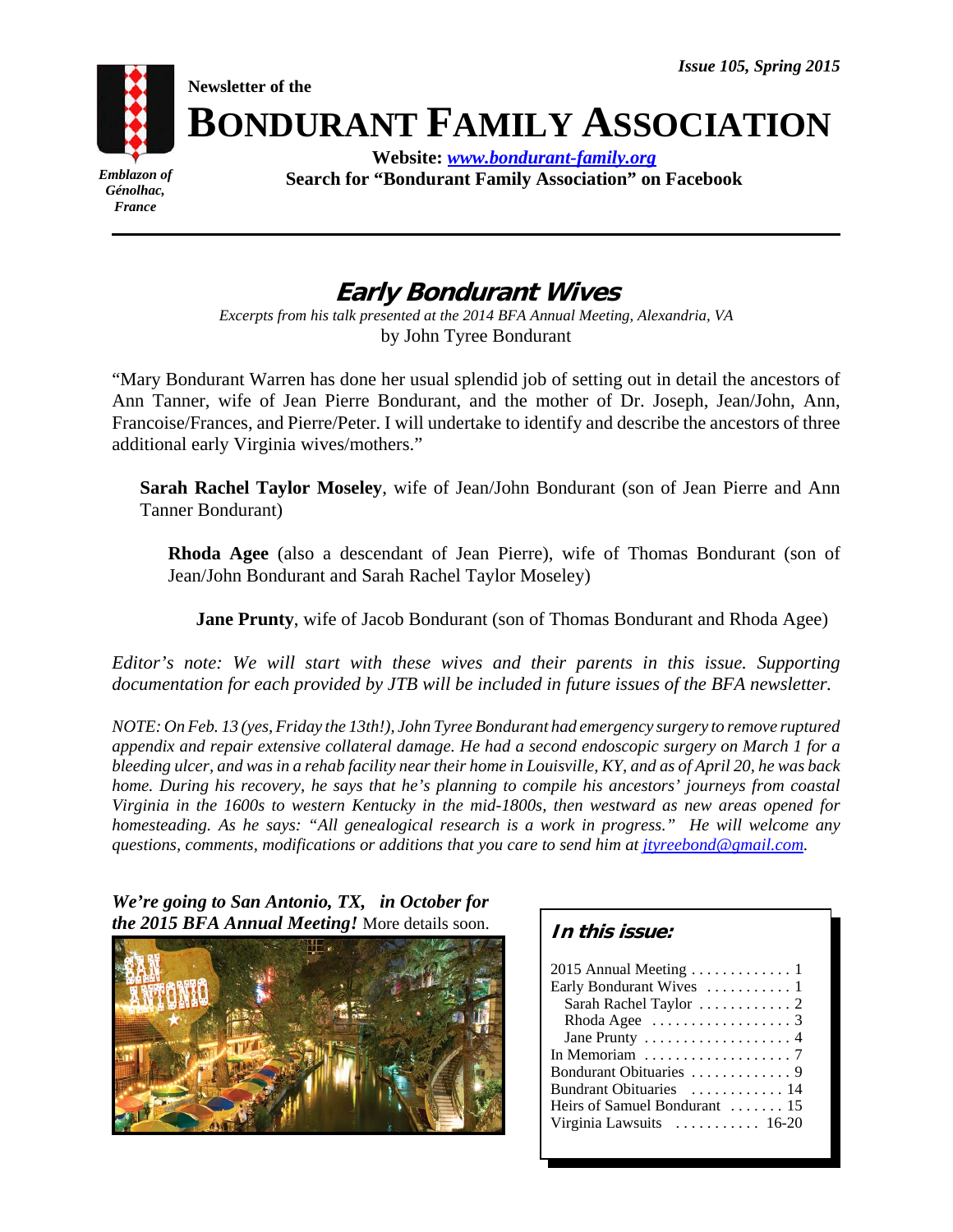## *Early Bondurant Wives (continued)*

**SARAH RACHEL TAYLOR** and her sisters Elizabeth and Mary were the heirs of **THOMAS TAYLOR**, whose will dated 26 Jan 1722/3 was presented to the Henrico County, VA, Court on 4 May 1724 by executrixes Sarah and Mary Taylor.<sup>1</sup> This will was re-recorded (the original "having been destroyed by the enemy") on 3 Sep 1798 in Henrico County, VA, Court.<sup>2</sup>

Thomas Taylor left his estate to his three daughters (his wife apparently having predeceased him)<sup>3</sup>: (1) Elizabeth Perkins (and her male heirs); (2) Sarah Taylor (evidently unmarried); and (3) Mary Taylor.

Sarah married ROBERT MOSELEY between May 1724 and February 1726, when she is named in her sister Mary's will.<sup>4</sup> Robert Moseley's will dated 12 Apr 1734 and recorded in June 1734 leaves his wife Sarah two slaves, his sons Francis, Arthur, and Robert certain items and the rest to his wife, designating her as Executrix.<sup>5</sup>

 Sarah married **JEAN/JOHN BONDURANT**, son of Jean Pierre and Ann Tanner Bondurant, between June 1734 and 1 Oct 1737, when their son Jean was born.

 Sarah Bondurant was one of the witnesses to the will of Richard Epperson dated 3 Mar 1757/8 and probated 28 Mar 1758 in Cumberland County, VA, when his wife Sarah proved the will. John Bondurant was one of the securities for the executrix.<sup>6</sup>

 In an indenture between Thomas Turpin, Jr., and John Bondurant dated 16 Aug 1759 and recorded on 22 Oct 1759 in Cumberland County, VA, Sarah, wife of John Bondurant, relinquished her right to dower.<sup>7</sup> Similarly in an indenture of feoffment (a transfer of property) between Messrs. Turpin and Bondurant dated 22 Oct 1759, Sarah relinguished her right of dower.<sup>8</sup>

 Sarah died after 22 Oct 1759 apparently in Buckingham County, created in 1761, most of the records of which are not available.

The children of Sarah Taylor Moseley and John Bondurant, from the BFA database, were: John (1737-abt 1815), Richard (1740-1809), Joel (1742-1784), Sarah (1743- ), *Thomas (1744- 1822) who married Rhoda Agee (1746-1845) (see below),* Obadiah (1746-1810), Darby (1749- 1828), and Jane (1751- ) Bondurant.

*Editor's Note: Available records do not give Sarah's name with the middle name of Rachel. It's possible that it could have been added by a fanciful researcher in the early 1900s, along with others, such as Augustine being added to Dr. Joseph Bondurant's name.* 

<sup>1</sup> Henrico County, VA, Minute Book 1719-1724, p. 336.

 $2^2$  Henrico County, VA, Will Book #2 1798-1802, p. 454.

3  *Colonial Wills of Henrico County, Virginia, Part Two 1737-1781 with Addenda (revised)*, Abstracted and Compiled by Benjamin B. Weisiger III, pp. 117, 133.

<sup>4</sup> Henrico County, VA, Wills & Deeds Book 1725-1737, p. 95.

 $<sup>5</sup>$  Henrico County, VA, Wills & Deeds Book 1725-1737, p. 443.</sup>

6 Cumberland County, VA, Will Book 1, p. 127.

7 Cumberland County, VA, Deed Book 2 (1752 - 1760), p. 518

<sup>8</sup> Cumberland County, VA, Court Order Book 1758 - 1762, p. 123.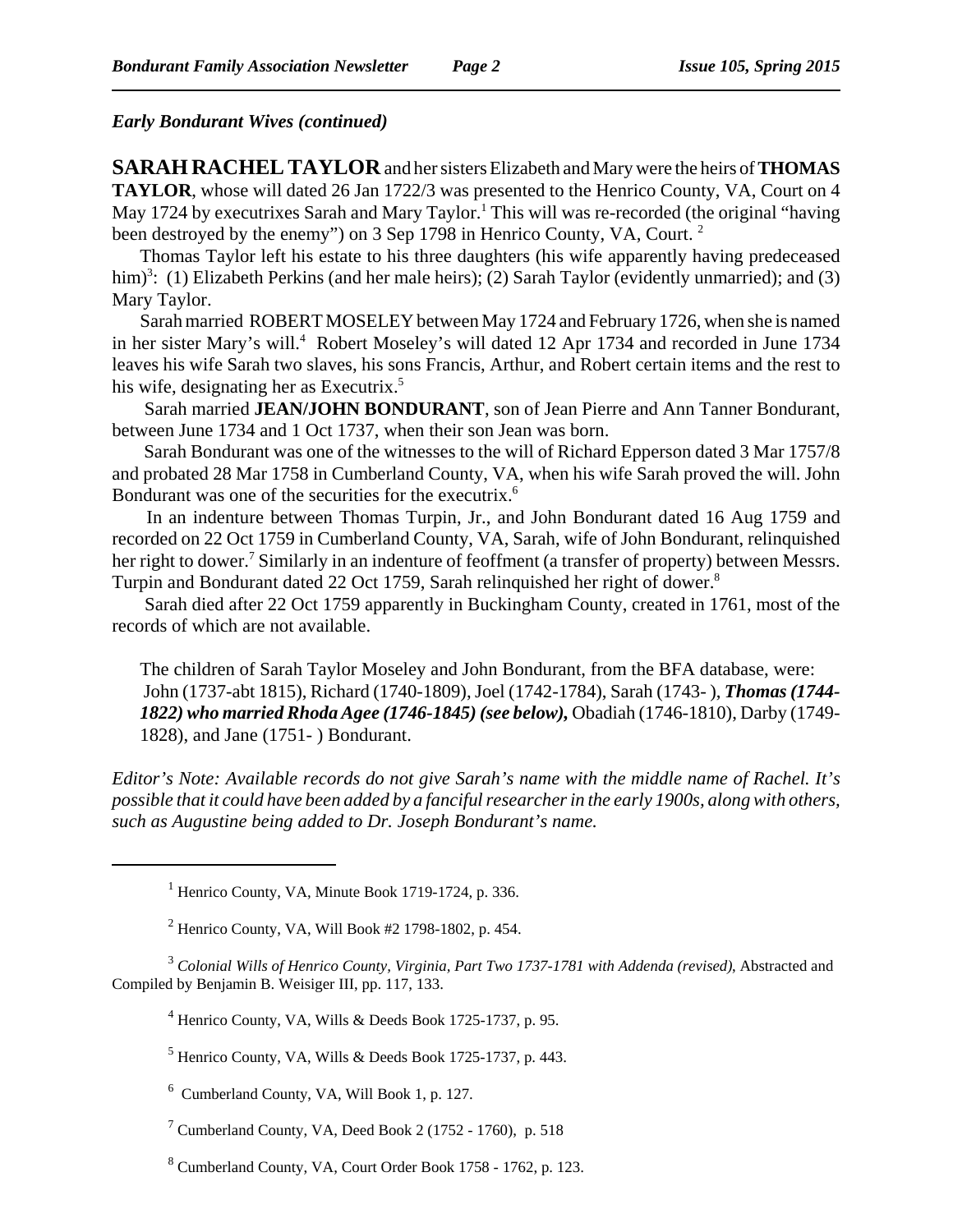### *Early Bondurant Wives (continued)*

**RHODA AGEE**, wife of Thomas Bondurant (son of Jean/John Bondurant and Sarah Taylor Moseley Bondurant above), was also a descendant of Jean Pierre and Ann Tanner Bondurant. She was born about 1746 in Albemarle County, VA, the daughter of Marie Faure (Ford) and James Agee.

*Early on the French name "Faure" was anglicized in the records to "Ford" (or some variation thereof) and the French given names "Jean", "Pierre" and "Jacques" were anglicized to "John", "Peter" and "James". For consistency I will use the anglicized versions throughout. JTB*

Marie Ford was born 2 Sep 1730 to James Ford and Ann Bondurant Ford.<sup>9</sup> James Ford, the son of Peter Ford and his first wife Elizabeth, was born about 1708. About 1728 James married **Ann Bondurant**, the daughter of Jean Pierre Bondurant and Ann Tanner, who was born about 1710.

Marie Ford married **James Agee**, son of Mathieu (Matthew) Agee, before Aug 1747 in Albemarle County, VA. She is said to have died in Buckingham County, VA, in 1821. James was born about 1725 in Manakin Town, Powhatan County, VA, and died 9 Apr 1820 near Dillwyn, Buckingham County, VA. He fought in the Revolutionary War, as a soldier in the 7th Virginia Regiment. *[Editor's note: More information from this presentation on the Ford/Faure and Agee ancestors will be published future issues.]*

In 1761 Buckingham County was created from Albemarle County. The Buckingham County 1764 Tax List includes James Ford as well as his sons Peter and James Jr. The Buckingham County Titheables for 1773 and 1774 list James Ford (with the notation "levy free") and his sons Boaz and James Jr. A 10 Nov 1786 Petition to the "Speakers & Gentlemen of the House of Delegates" from the inhabitants of Buckingham County protesting the transfer of Anglican Church property to the new Protestant Episcopal Church was prominently signed by James Ford "Senor" [sic] and his son Peter just below the signature of "Rane [sic] Chaistain Mini[ster]", James Senior's son-in-law.

 The destruction of most of Buckingham County's records for this period makes problematic the dates of (a) James Ford's death, (b) the death of his wife Anne Bondurant and (c) the marriage of his daughter Rhoda to Thomas Bondurant, son of John Bondurant and grandson of Jean Pierre. James Ford is reported to have lived until 1810, when he would have been 102 years old.

 The latest document signed by Anne Bondurant Ford seems to be the Indenture from John Bondurant Senior to his son John Bondurant Junior dated 8 March 1758/9. She did not relinquish her right of dower in the 300 A. that her husband James gave their daughter Anne Chastain on 3 March 1760/1, but that was not always done in connection with transfers within the family.

 The 1810 U.S. Census for Buckingham County, VA, includes a listing for Thomas Bondurant with a household consisting of 1 white male under 10, 1 white male 16-25, 1 white male over 45 (presumably Thomas), 2 white females 16-25, 1 white female 26-44 (presumable Rhoda, even though she was said to have been born in 1752-55, which would have made her over 45 in 1810) and 4 slaves.

 The 1820 U.S. Census for Buckingham County, VA, includes a listing for Thomas Bondurant, Sr., with a household consisting of 1 white male 10-15, 1 white male 26-44, 1 white male over 45 (presumably Thomas), 1 white female over 45 (presumably Rhoda) and 11 slaves.

<sup>9</sup> King William Parish Records, *The Douglas Register*, p. 381.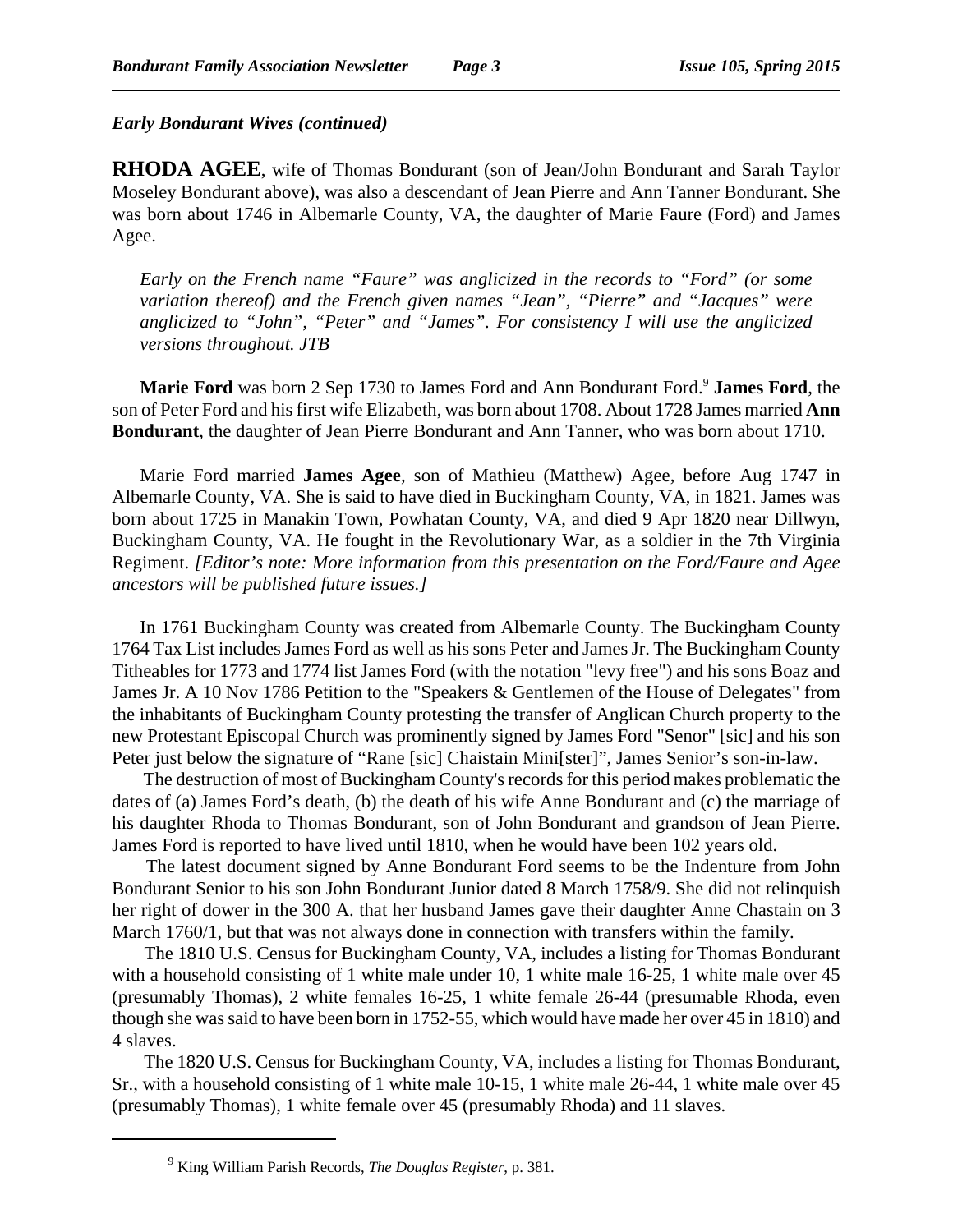Convincing evidence of the respective lifespans of Thomas and Rhoda and of the relationship between them and their son Jacob is found in a Power of Attorney dated and recorded 5 Oct 1829 in Franklin County, VA, from Thomas Bondurant, special guardian for Jacob J. Bondurant (his brother), and Joseph Bondurant (great-great-grandfather of John Tyree Bondurant) "now of full age to act for himself", both of Franklin County, to their brother-in-law Rignal Butt appointing him as their "lawful agent…and attorney in fact" to (a) Receive and secure for them as heirs and legatees of their father Jacob Bondurant deceased from "John Bondurant Administrator of Thomas Bondurant Dec'd late of the County of Buckingham all monies which may be due us as Guardian and Legatee aforesaid" and (b) "[S]ell, convey and release our parts as guardian and Legatee of **Jacob Bondurant** who is heir to the Dower lands of Rhoda wife of the aforesaid Thomas Bondurant  $Dec'd.^{"10}$ 

 This document seems to confirm that (a) Thomas and Rhoda were the parents of Jacob Bondurant, father of Thomas, Jacob J. and Joseph; (b) Thomas Bondurant died a resident of Buckingham County prior to 5 Oct 1729 and (c) his wife Rhoda survived him and died after 5 Oct 1829.

The children of Rhoda Agee and Thomas Bondurant (from the BFA database on Ancestry) were: Mollie (1771-1840), *Jacob (1773-1819) who married Jane Prunty (see below)*, John M. (1773- 1833), Annie (1777-1861), Polly (1777-1868), James (1779-1846), Rhoda (1780- ), Noah (1781- 1856), Thomas (1782-1849), Joseph (1783-1835), and Sallie Bondurant (1788-1861).



**JANE PRUNTY**, wife of Jacob Bondurant (son of Thomas Bondurant and Rhoda Agee), was evidently born 20 Mar [May?] 1773, most likely in the part of Henry County, VA, that became Franklin County, VA, when it was created from Bedford and Henry Counties in 1786.

That she was the daughter of **Robert Prunty, Sr.,** is established by his will dated 19 May 1823 and recorded in November 1824 in Franklin County, VA.<sup>11</sup> Robert's widow (and presumably Jane's mother) is referred to in his will as Francis [Frances?], but her last name has so far eluded researchers.

The transcription of Robert's will was posted on Ancestry by username LonWright40 in August 2013. [no dates of proving of the will or recording on the transcription] :

*In the name of God Amen I Robert Prunty of the County of Franklin and state of Virginia being at present blessed with sound mind a disposing memory and knowing that it is appointed unto men once to die do think to make and ordain this my last will and Testament hereby revoking all other wills heretofore made.*

*1st I desire that out of the money I may possess with also which may be due me by note or otherwise that all my just debts and funeral expenses be paid and that the surplus if any remaining in the hands of my executors herein after named for the sole purpose and benefit of my beloved wife Frances Prunty.*

*2nd I give and bequeath unto my wife Francis Prunty during her natural life and no longer that part of the tract of land I now live on viz a straight line to be run from a walnut on the bank of the river to the middle of the race paths thence up the race paths to the wagon pond thence up the road to Ashworth's and Hutcherson's corner thence with Hutcherson's*

<sup>&</sup>lt;sup>10</sup> Franklin County, VA, Deed Book 12, p. 344.

 $11$  Franklin County, VA, Will Book 2, p. 616.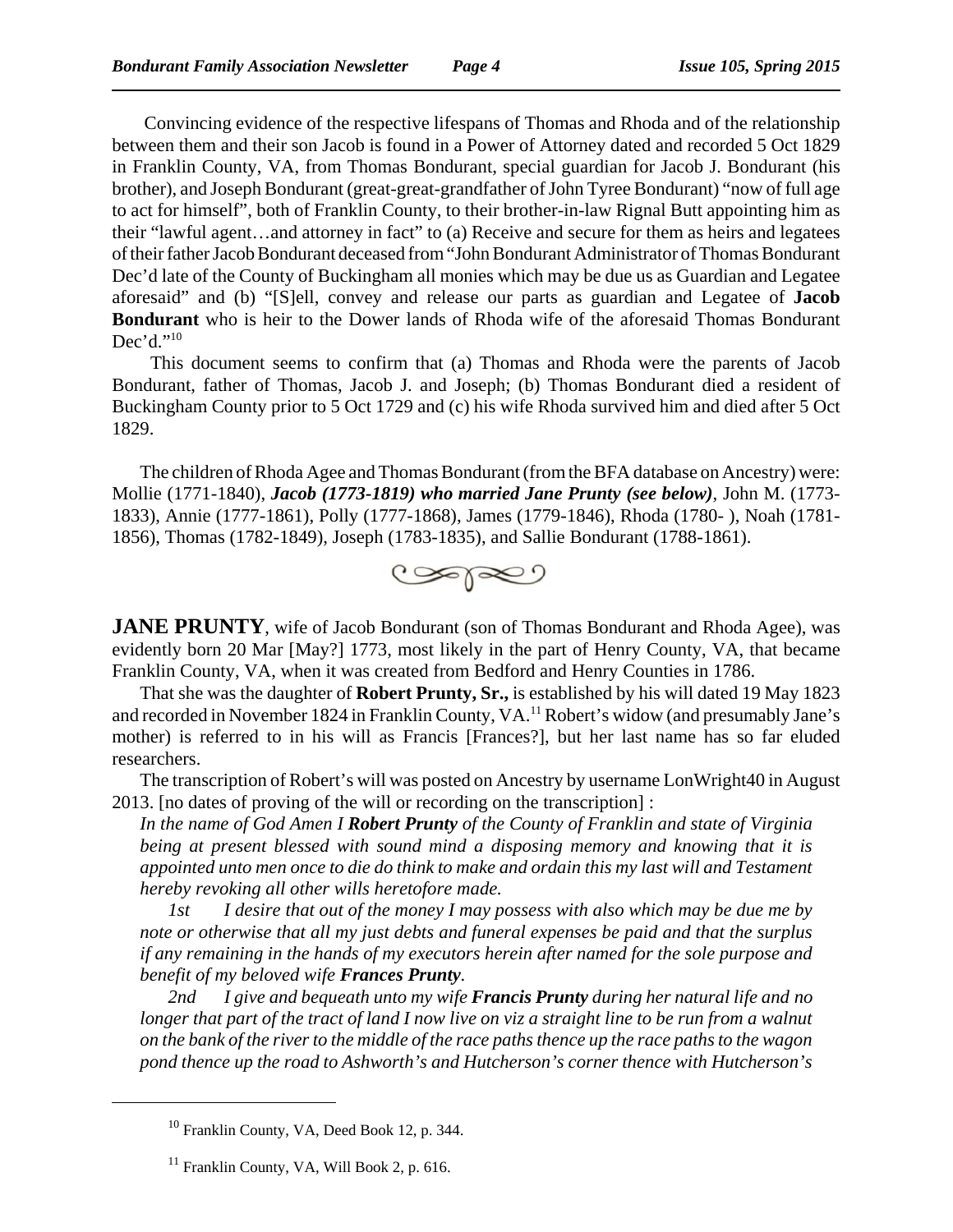*land to Panther Branch thence down the same as it meanders to Pigg River thence down the river as it meanders to the beginning.*

*3rd I give unto my son John Prunty the said boundary of land after the death of his mother to him and his heirs and forever also 2 feather beds (now in his possession).*

*4th I give to my daughter Sarah after the death of her mother the following boundary of land. Beginning at 1 walnut on the bank of the river thence running with John Prunty's line to the race paths thence down the sand to the lower end thence a straight line to the "prize" stump on the road thence down the road to the ford of the river thence up the river as it meanders to the beginning also all the land lying on both sides of Mountain Creek deeded to me by John Kendley I give to and her heirs forever.*

*5th I give to my son Robert Prunty and his heirs forever all the land adjoining John and Sarah Prunty on the north side of Pigg River deeded to me by Ashford Napier, also a cow and calf and heifer now in his possession after the death of his mother.*

*6th I give unto my son James Prunty after the death of his mother all the land on the southeast side of Pigg River deeded to me by Ashford Napier. Also a cow and calf and a feather bed that's now in his possession to him and his heirs forever.*

*7th I give unto my daughter Sarah Prunty one negro girl called Dolly and her increase also one feather bed and furniture also a Colt (black with a blazed face) also a cow and calf to her and her heirs forever.*

*8th It is my will and design that the negro girl called Phebe that now is in the possession of my daughter Jane Bunderant and the girl called Diesa now in the possession of my daughter Polly Finney with the increase should be theirs and the heirs forever also the negro boy called Moses that now is in possession of Jesse Prunty also the negro boy called Ben now in possession of Joseph Rives also a large cupboard should be theirs and their heirs forever likewise the girl called Hannah in possession of Thomas Prunty should with her increase be his and his heirs forever.*

*9th It is my will and desire that the rest of my negroes, viz Harry, Amy, Hampton, Murphy, Berl and Rachael all be sold after my wife's death. Harry to choose his master, and the money arising from the sale to be equally divided between all my children.*

*10th It is my will and desire that after the death of my wife that all the balance of the stock, household and kitchen furniture, plantation utensils be sold to the highest bidder and the money arising therefrom be equally divided between my nine children.*

*11th It is my will and desire that the land belonging to me on Swan [Snow?] Creek be sold when convenient and the money after the death of my wife be equally divided between Jesse Prunty, John Prunty, James Prunty, Thomas Prunty, Robert Prunty, Jane Bun[d]erant, Frances Rives and Sarah Prunty. [Editor's note: Polly Prunty Finney, wife of John Finney, is missing from this list!]* 

*12th and lastly I hereby nominate constitute and appoint my sons Jesse Prunty, [sons-in-law] John Finney and Joseph Rives executors to this last Will and Testament. In witness whereof I have hereunto set my hand and affixed my seal this 19th day of May 1823.*

Under Robert Prunty's mark, there is a further request: "I desire that any of the legatees that will to do take Hannah and take care of her as long as she lives."

Robert Prunty appears in the 1810 U.S. Census for Franklin County, VA, with 1 white female under 10, 2 white males and 2 white females between 16-26, 1 white male between 26-45, and 2 white males and 1 white female over 45. Robert and sons James, John, and Robert, Jr. appear in the 1820 U.S. Census for Franklin County. Robert's household included 1 white male over 45 (presumably Robert, 1 white female 26-44, 1 white female over 45 (presumably his wife Frances),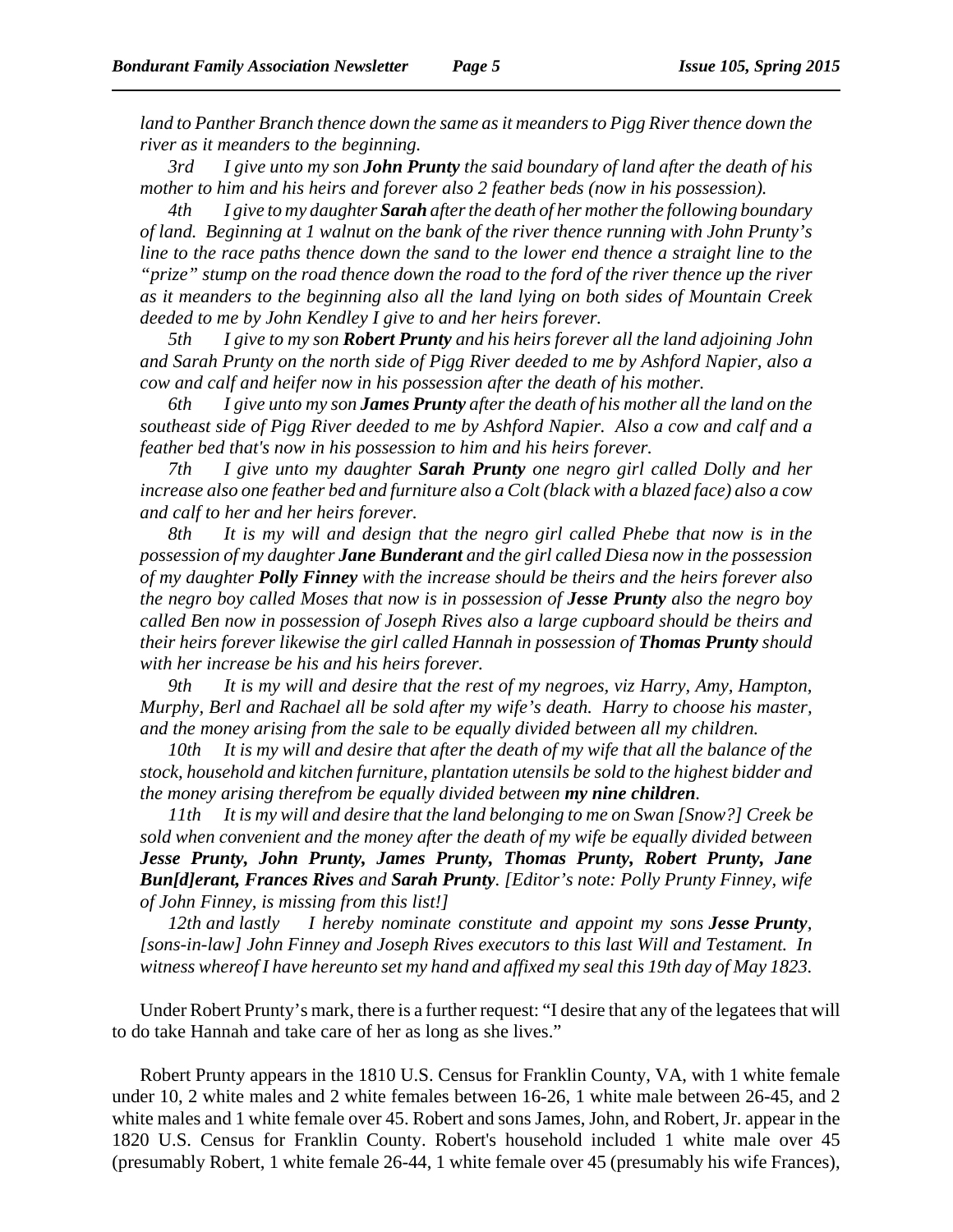1 free colored male under 14 and 7 slaves.

The 1820 U.S. census for Franklin County, VA, also includes **Jane Bondurant** [widow of Jacob] as the head of a household consisting of 1 white male under 10, 2 white males 10-15, 1 white female over 45 (presumably Jane) and 6 slaves. I have been unable to locate Jane in any subsequent censuses, in particular the 1850 census.

Numerous undocumented sources state that Jane died in Franklin County, VA, on 15 Jan 1858. However, strong evidence indicates that Jane died prior to 18 Dec 1847, when her son-in-law William Mitchell, acting Commissioner of the Franklin County Court, sold at auction the real estate of **Jacob Bondurant** in which Jane would have had a dower interest.12

The children of Jacob and Jane Prunty Bondurant may have been Polly (1799-1872), Robert (1801-1870), Thomas (1802-1845), John (1803-1855), Sally (1806-1857), Joseph (1808-1852), and Jacob Jackson Bondurant (1818-1907).



*Col Alto* was one of the homes and property that was owned by Thomas Moseley Bondurant - it was inherited by Alexander J. Bondurant in 1862. See story about lawsuits against the heirs of TMB later in this issue. Photo shared by Amy Warren Sanders from the 2008 BFA tour.

 $12$  Franklin County Deed Book 20, pp. 136-39.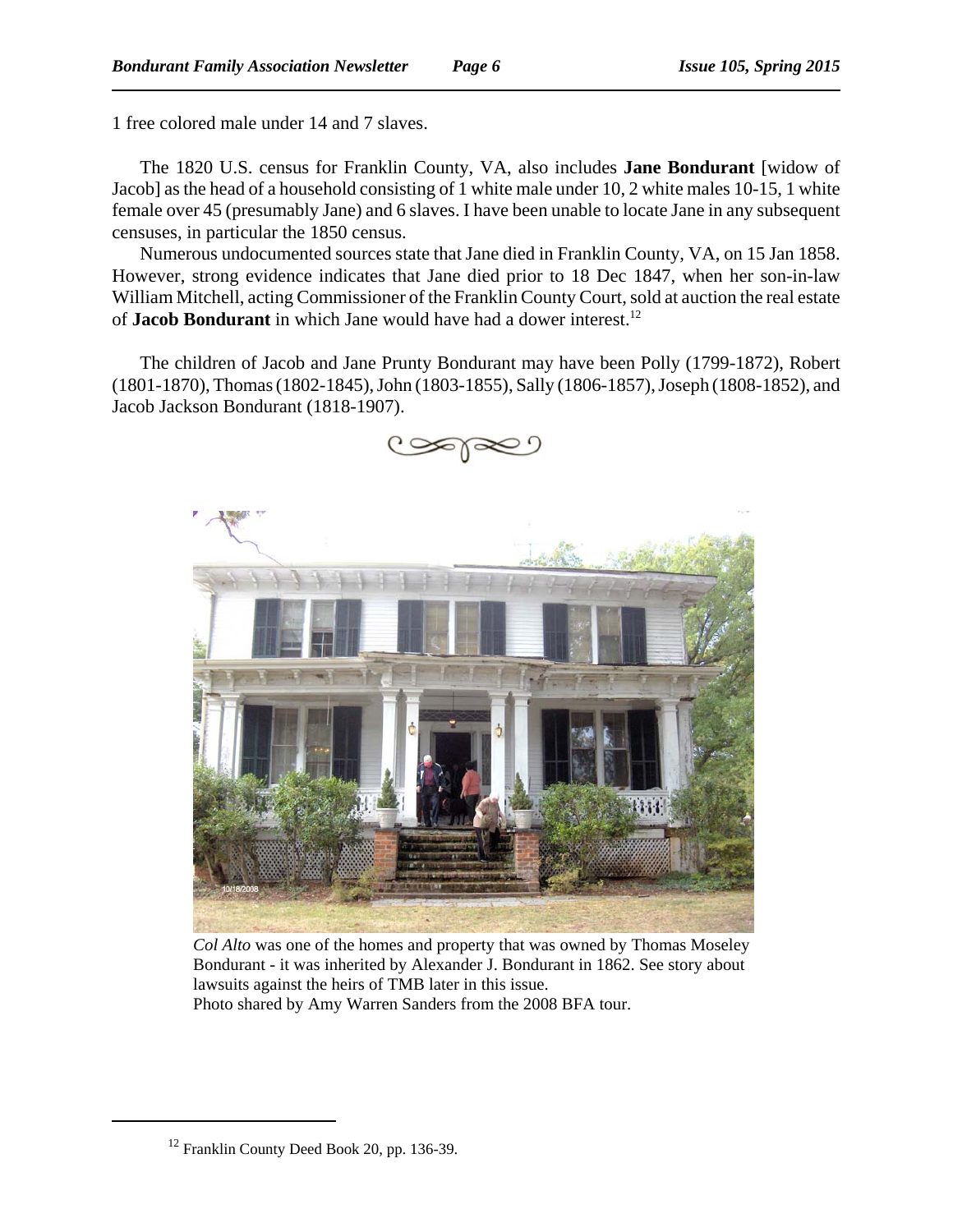## In Memoriam *Saying Farewell to Our Cousins and BFA Members*

**Leora Ruth Tabor Bondurant,** age 90, of Wytheville, VA, passed away Monday, December 8, 2014. She was born August 30, 1924, daughter of the late Robert Johnson Tabor and Minnie Lee Bradshaw Tabor, and was preceded in death by her husband of 62 years, William Irvin "Irv" Bondurant (1921-2010); and brother, Charles Tabor (1921-1937).

Ruth was a member of St. Paul United Methodist Church, a board member of the Wytheville Historical Society, an avid golfer and a long-time member of the Wytheville Golf Club. She was also a Bridge player and loved traveling. She is survived by her daughter, Amy and Alan Bridges of Bermuda Run, N.C.; son, Charles and Roberta Bondurant of Crestwood, Ky.; five grandsons, David Bridges of St. Louis, Mo., Michael and Amber Bridges of Winston Salem, N.C., Chris Bridges of North Wilkesboro, N.C., Brent Bondurant and Blake Bondurant, both of Houston, Tex.; great granddaughter, Taylor Bridges; brother, Robert J. and Pricilla Tabor of Milton, W.Va.; niece, Becky Bondurant of Buchanan, Va.; and nephew and nieces, Daniel, Laura and Becky.

Funeral services were held at 1 p.m. Wednesday, December 10, 2014 at the Barnett Funeral Chapel with the Reverend Rae Mullins officiating. Private interment was in West End Cemetery, Wytheville, VA, beside her husband William Irvin Bondurant. In lieu of flowers, the family suggests memorial donations may be made to the St. Paul United Methodist Church, Agape Food Pantry or the Wytheville Historical Society.

*The Bland County Messenger* (Marion, VA) - Wednesday, December 10, 2014 *The Floyd Press* (VA) - Wednesday, December 10, 2014 *Richlands News-Press* (VA) - Wednesday, December 10, 2014 *The Roanoke Times* (VA) - Wednesday, December 10, 2014, page B-5 *Washington County News* (Abingdon, VA) - Wednesday, December 10, 2014

*[Editor's note: Ruth and Irv were married November 26, 1947 at Bluefield, Mercer County, West Virginia. They were co-presidents of BFA in 1996.]*



**Mary Brown Feagans Stinnett** of Amherst, died Sunday, March 15, 2015, at Lynchburg General Hospital. She was the wife of Page C. Stinnett of Amherst for 64 years, and the daughter of the late Julia Elizabeth Bondurant Feagans and John William Feagans of Lynchburg. She was born in the family home on Old Forest Road April 26, 1927. She graduated from Brookville High School, attended Lynchburg College, and graduated from Madison College, now James Madison University. She was a longtime teacher in the Amherst County schools until she retired, and a member of Emmanuel United Methodist Church in Amherst. Above all, she was devoted to her family.

In addition to her husband, she is survived by her children, Joseph P. Stinnett and his wife, Ellen, of Lynchburg, and Vera Elizabeth "Beth" Miller and her husband, Bill, of Amherst. She is also survived by four grandchildren, Lavely Miller of Richmond, Ben Miller of New York City, Drew Stinnett and his wife, Lela, of Holly Springs, N.C., Patrick Stinnett and his wife, Rachel, of Richmond; and two great-grandchildren, James Stinnett of Holly Springs, N.C., and Jack Stinnett of Richmond. She is also survived by two nephews, John R. Feagans of Lynchburg and E. Donald Feagans of Greensboro, N.C.; a niece, Deborah Feagans Boyd of Virginia Beach; and a number of great and great great nieces and nephews. She was predeceased by sisters, Emma, Eva, Nell and Vera Feagans, and brothers Edward, John, Elmo, William and Robert Feagans.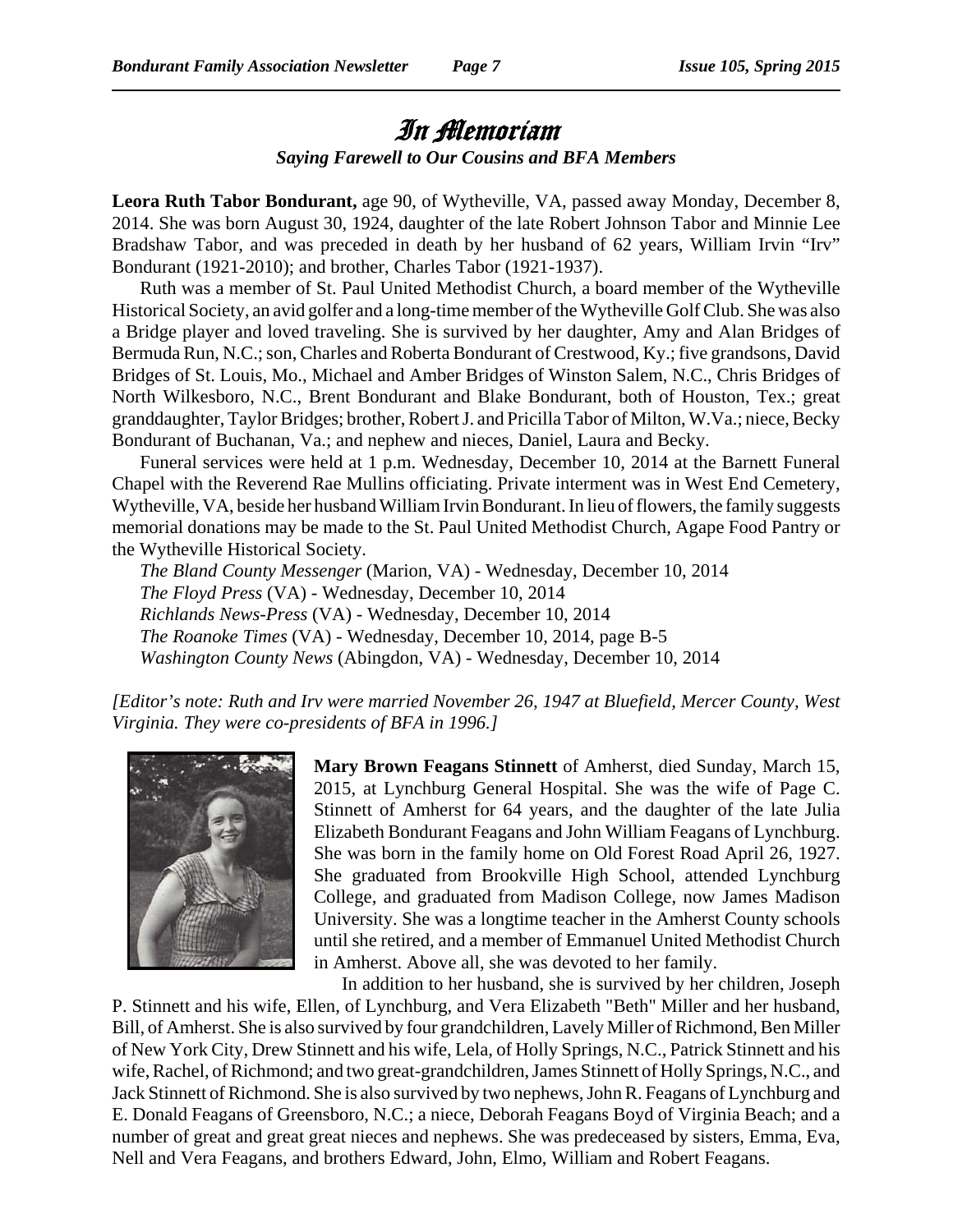Visitation was held 10 a.m Tuesday, March 17, 2015, at Driskill Funeral Chapel in Amherst, a graveside service will follow at 11 a .m. at the Amherst Cemetery. In lieu of flowers, and for those wishing to make memorial contributions, please consider the Patrick Henry Boys Home, 860 Red Hill Road, Box 1398, Brookneal, VA 24528. Driskill Funeral Chapel, Amherst, is in charge of arrangements. Online condolences may be made at www.DriskillFuneral.com. *Many thanks to Judy Bondurant for alerting us to her passing.*

*The News & Advance* (Lynchburg, VA), March 16, 2015



**Doris Marie Bell Bondurant,** 93, a resident of Hickman, KY. died on Sunday, March 15, 2015 at her home. She was born on June 20, 1921, the only child of Hoyt Dowel Bell and Flora Amy Ragsdale Bell and grew up in Obion County and later Union City, TN. She was a highly regarded athlete and captain of the well-known 1938 champion Dixie High School basketball team and graduated in 1939 as class valedictorian and senior president. She attended the University of Tennessee at Martin where she was a member of Zeta Tau Alpha sorority and graduated from the University of Tennessee in Knoxville in 1943 where she had been selected as a top campus beauty. For several years, she taught school in Obion County, TN. In 1947, she married Hickman, KY attorney John C.

Bondurant *[John Jay Crittenden Bondurant II (1917-2007)]* who served for over 40 years as Mayor of Hickman, Fulton County Judge, Circuit Judge and then Senior Judge of the First Judicial Circuit. During this time, she briefly taught school at Hickman Elementary Junior and Fulton County High Schools, actively participated in local organizations including the Hickman Woman's Club, where she served as president, and was a long time member of the First Baptist Church of Hickman. She was preceded in death by her beloved husband of 60 years and is survived by three daughters, Ann Whipple (Jim Whipple, deceased) of Hickman and Conway, AR, Amb. Amy Bondurant (David Dunn) of Washington, DC, Lucy Wilson (Max Wilson) of Hickman; three grandchildren, Dr. Melanie Foley Smith (Dr. Scott Smith) of Conway AR, John Max Wilson of Davis, CA, David Bondurant Dunn of Charleston, SC; and two great grandchildren, Avery and Ainsley Smith, of Conway, AR.

Services were held at the First Baptist Church in Hickman on Sunday, March 15, 2015 at 12:30 P.M. and visitation from 12:00 P.M. until service time. Burial will follow the service at the Hickman Cemetery. Officiating will be Brother Tom Quimby assisted by Mrs. Bondurant's nephew Rev. John Porter of Centerville, TN. Pallbearers were her sons-in-law, grandson-in-law, grandsons and her cousin, Larry Myatt. Honorary pallbearers are Sarah Wilson, Pat Ray, Lesa Workman, Contrina Avery, Patty Crawell, and Joseph Gilbert and her dear friends in the community. In lieu of flowers, family is asking that contributions go to the First Baptist Church, PO Box 8, Hickman, KY 42050. The family wishes to give their profound thanks to the wonderful caregivers for Mrs. Bondurant whose efforts will never be forgotten.

From the website for the Strong Funeral Home, Hickman, KY. *http://www.strongfuneral homehickman.com/fh/print.cfm?type=obituary&o\_id=3007352&fh\_id=14144*

*[Editor's Note: Her daughter Amy Bondurant Dunn has served as a U.S. Ambassador to France.]*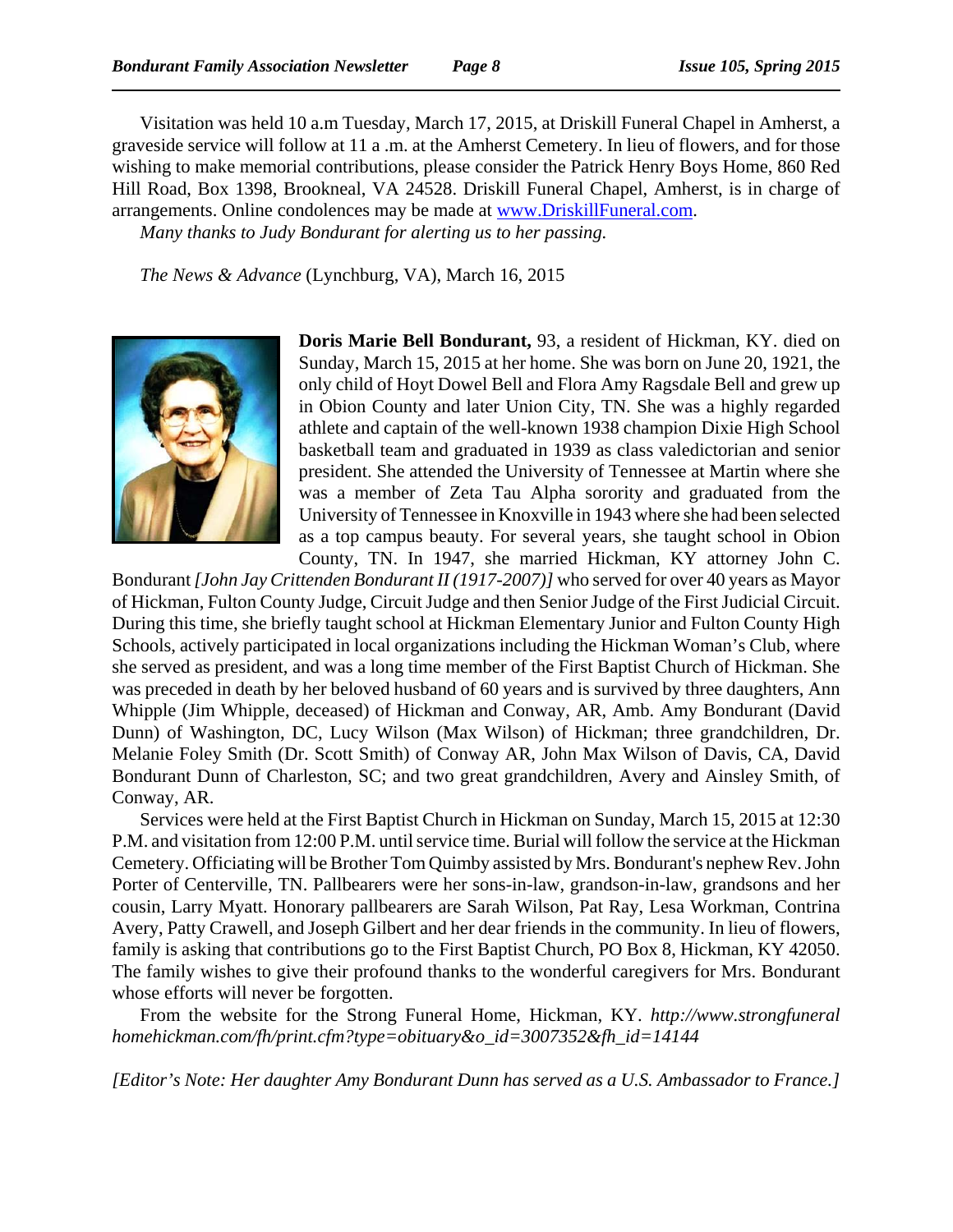**BONDURANT OBITUARIES** from the newspaper archives for December 2014 - May 9, 2015, as found on the subscription website www.genealogybank.com and elsewhere, compiled May 9, 2015 by EBM.

**Kathryn E. Bondurant**, 89, of Lee's Summit, MO, passed away Wednesday, May 6, 2015. Kathryn (Katie) was an only child born May 11, 1925 in Independence, MO to Nina and Richard Powell. She graduated from Halls Memorial High School, Central Missouri State University and CMSU Graduate School.

Kathryn married William H. Bondurant in February 1947. They had two children, Ann and Michael. She taught school in Raytown Consolidated School District for 27 years and belonged to both professional and social groups. After retirement, Katie enjoyed many years of traveling with her husband Bill, Life with their beloved dogs, reading, and activities with her close teaching associates and friends. She loved her family and never failed to give them her unconditional support. No matter the challenges she faced, Katie always maintained an optimistic spirit.

Survivors include her daughter and son, son-in-law Pat Cochran, daughter-in- law Renee Bondurant, two granddaughters, Adriane Carver and Christine Houston and their respective spouses, Chris Carver and Travis Houston.

In lieu of flowers the family suggests contributions to the Village Hospice Fund, 400 NW Murray Rd, Lee's Summit, MO 64081. A private family service will be held.Condolences may be left at www.floralhillsfuneralhome.com Arr. D.W. Newcomer's Sons Floral Hills Funeral Home, 7000 Blue Ridge Blvd., KCMO

*Kansas City Star, The* (MO) - Thursday, May 7, 2015 http://www.legacy.com/obituaries/kansascity/obituary.aspx?n=KATHRYN-E-BONDURANT&p id=174801142

**Raymond Wallace Bondurant**, age 70, died Tuesday, April 28, 2015, at Jackson Regional Hospital. Raymond was born on July 9, 1944 and passed away on Tuesday, April 28, 2015. Mr. Bondurant was resident of Martin, Tennessee at the time of his passing, a retired mechanic and a Baptist.

Mr. Bondurant is survived by his wife, Lynda Kye Perry Bondurant of Martin; two daughters, Kathy Lyvonne (Don) Gammons of Martin and Karen Michelle Martin of Sharon, TN; brother, James Bondurant of Martin; sister, Loretta Bishop of Martin. He was preceded in death by his parents, Raymond Thomas Bondurant and Marie Covington Bondurant.

*Commercial Appeal, The* (Memphis, TN) - Friday, May 1, 2015 http://www.tributes.com/obituary/show/Raymond-Wallace-Bondurant-102429237 http://www.murphyfuneralhome.net/fh/print.cfm?type=obituary&o\_id=3089350&fh\_id=10729 MURPHY FUNERAL HOME & FLORIST, INC., MARTIN, TN

**Grover Cleveland "G.C." Bondurant**, 63, of Lynchburg, passed away Tuesday, April 28, 2015, in his home. Born in Lynchburg June 15, 1951, he was the son of the late Walter Perroneau Bondurant and Lorene Cumbie Bondurant. He was the husband of Sabrina Baker Bondurant.

G.C. worked for Taylor Brothers Building Supply, was an avid hunter and a member of the Greenway Hunt Club, Swift Island Hunt Club, and Moose Lodge Number 1727. Above all, G. C. was a family man who loved his wife, children, and grandchildren unconditionally.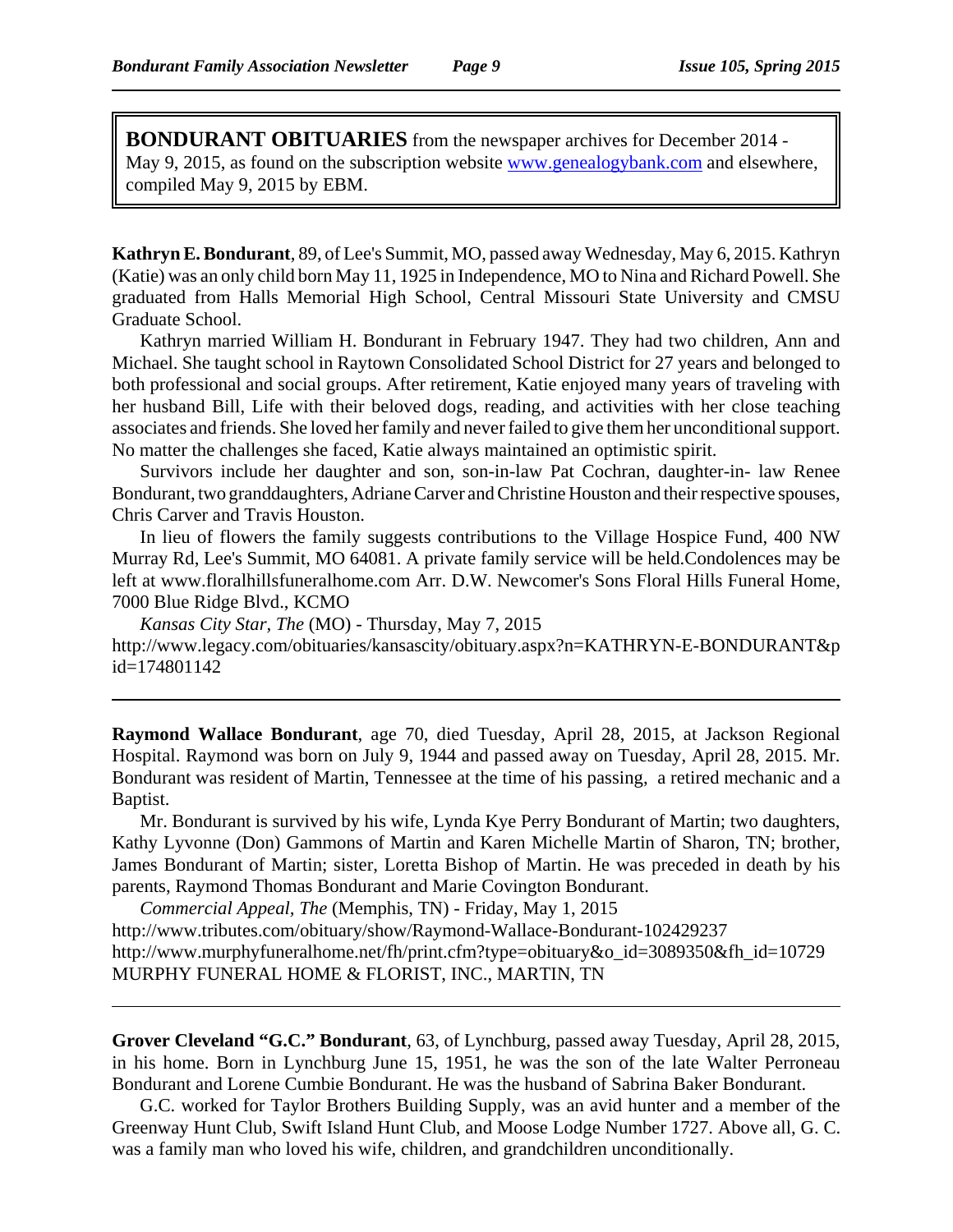In addition to his wife, Sabrina, he is survived by two sons, Joshua Bondurant and his wife, Jennifer, and Jason Bondurant and his wife, Tamara; a step-son, Jason Staton; four grandchildren, Emma Rae, Cassidy, Carson, and Caiden Bondurant; and a sister, Linda O'Sullivan and her husband Bill. Also survived by his step-mother, Mildred Bondurant.

The family received friends from 6 until 8:00 p.m., Thursday, April 30, 2015, at Heritage Funeral Service and Crematory, 427 Graves Mill Road, Lynchburg. A funeral service was held 11:00 a.m., Friday, May 1, 2015, in the chapel of Heritage Funeral Service and Crematory by the Rev. Tom Barker. Interment will follow in Fort Hill Memorial Park.

In lieu of flowers please consider donations to the Virginia Hunting Dog Alliance, www.vahda.org. Heritage Funeral Service and Crematory, (434) 239-2405, is assisting his family. Memories and thoughts may be shared with the family at www.heritagefuneralandcremation.com.

*Thanks to Judy Bondurant for this obituary! News & Advance, The* (Lynchburg, VA) - Thursday, April 30, 2015

**Ruth Margaret Bondurant**, 86, formerly of Kimberly, ID, died Monday, March 23, 2015, at St. Luke's Medical Center in Boise after a brief illness. An informal gathering was held at 2 p.m. Sunday, March 29, at the Golden Corral on Blue Lakes Boulevard in Twin Falls. A memorial service was held at 2 p.m. Monday, March 30, at the Heatherwood Retirement Center in Boise.

*Idaho Press-Tribune* (Nampa, ID) - Friday, March 27, 2015

http://magicvalley.com/lifestyles/announcements/obituaries/death-notice-ruth-bondurant/article\_ b624b1a1-bd6e-55cc-b159-9d196d99ada8.html

*Editor's Note: Ruth was the wife of James Allison Bondurant, who lived in Lincoln, NE in 1955 and Boise, ID in 1958, per city directories on Ancestry. James Allison Bondurant was born 10 Oct 1926, and died 21 Apr 2009, Kimberly, Twin Falls, ID - SSDI*



**Everett Harry Bondurant, Jr.,** was born August 22, 1938, and passed away February 22, 2015. He touched many lives in his short 76 years. Everett provided care and was giving to so many loved ones throughout his life. He put a smile on the faces of those around him with many fun-filled stories. His life was filled with accomplishments. In his youth he obtained a scholarship to Jacksonville University for his amazing baseball skills, and later served our country in the military police for the Army. He spent many successful years as an financial/estate planner and

business owner, later obtaining his law degree. He was an avid tennis player until only a few months ago. He met and married the love of his life on those courts, Pamela Wilson Bondurant, who passed in May of 2006.

His life is celebrated by his survivors, step-son Steve Ferrell, daughter-in-law Jackie Ferrell, granddaughters Brittany and MacKenzie Ferrell, brother Dr. Robert Bondurant, sister-in-law Valerie Stephenson and her extended family, dog Bailey, and many other loved ones, friends and colleagues.

Hardage-Giddens Funeral Home of Mandarin, 11801 San Jose Blvd. Jacksonville, FL 32223 *The Florida Times-Union* (Jacksonville, FL) - Friday, February 27, 2015

**Helen Louise Bondurant** was born January 11, 1923 in Seattle and spent most of her life in the Northwest. She passed peacefully February 12, 2015 in Seattle at the age of 92 after a period of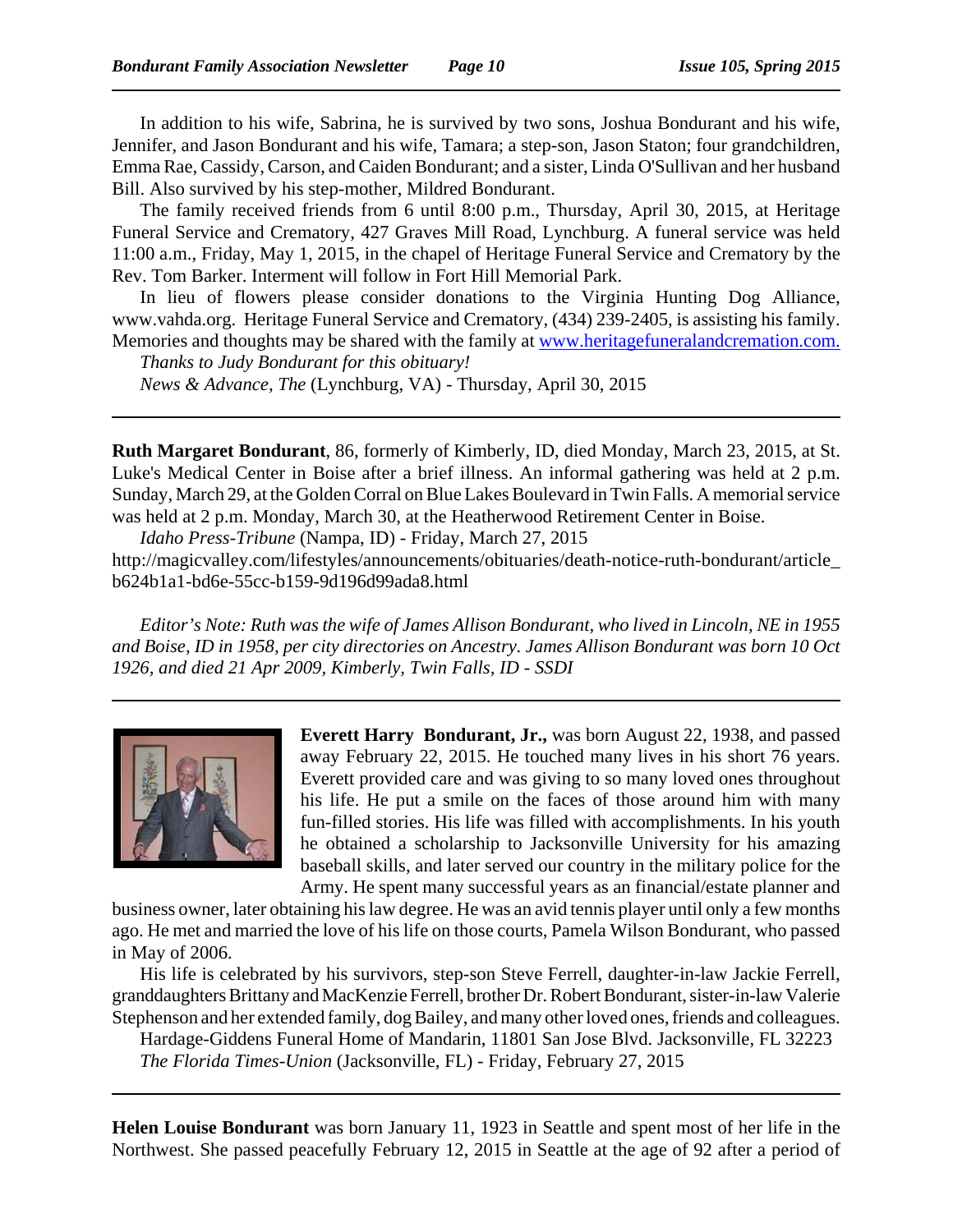declining health. She is survived by two sons, William and Robert Taylor and a daughter, Nancy Crane. Helen married Lyle Taylor on June 27, 1939 and they raised three children and two grandchildren together until cancer took Lyle in 1970. In April of 1987 Helen married Omer Bondurant, who she'd known from her church since 1943. Omer passed in April of 2012.

Helen's life centered around her family, her faith in Jesus Christ, and her lifelong association with the Kirkland Church of the Nazarene. She loved camping and fishing; she would fish anywhere, anytime. She continued camping and fishing into her 80's, and once chased a bear out of the family groceries with a firewood club. Pity the poor bear. Helen was a friend and inspiration to many because of her unflagging faith in God and her devotion to those close to her, whether through family, faith or friendship. At Helen's request she has been cremated and her remains interred next to those of her first husband, Lyle Taylor.

A memorial service was planned at the Life Community Church in Kirkland at 1:00 PM on March 14, 2015. In lieu of flowers, memorial donations may be made to the Nazarene Mission Society in care of that same church.

*Seattle Post-Intelligencer* (WA) - Friday, February 20, 2015 *Seattle Times, The* (WA) - Monday, March 2, 2015

**Janet E. Bondurant**, beloved wife, mother, grandmother and aunt, age 79, was born May 5, 1935 and departed this life on February 14, 2015. She was a retired x-ray technician from Central Ohio Medical Group. Member of Gospel Tabernacle Church. Preceded in death by husband Wm. L. Bondurant. Survived by sons, Rodney, Kevin (Lisa) and Wm T. Bondurant; daughters, Julia Bondurant and Vickie (Bill) Outley Tabor; aunt, Nancy Curtis; grandchildren, Nicholus Brinson, Jason, Nicole Bondurant, Kimberly Leeman and Jennifer Outley; nephews, Howard and Steven Hicks; nieces, Janice Patterson, Carol Quinn, Gail Roosevelt, Pam (Jeff) Osgood; and a host of relatives and dear friends. Funeral Service Saturday 10 a.m., Gospel Tabernacle Church, 1205 Hildreth Ave. Pastor J. Derrick Johnson officiating, Interment Glen Rest Memorial Estate. Arrangements by Evans Funeral Home, 4171 E. Livingston Ave., Columbus OH 43227 www.evansfuneralhome.net.

*The Columbus Dispatch* (OH) - Wednesday, February 18, 2015, page 6B

**Jay Lee Bondurant** died Feb. 10, 2015; born Nov. 8, 1933. Memorial service: 1:00 p.m. Feb. 21, 2015 at Cross Roads Baptist Church, East Bend, NC.

*Winston-Salem Journal* (NC) - Sunday, February 15, 2015, page 23

**John Edward Bondurant**, 87, of Lynchburg, passed away on Wednesday, January 14, 2015, at Lynchburg General Hospital. He was the loving husband of Mary Elizabeth Bondurant. Born on January 4, 1928, in Bedford County, he was the son of the late William and Nellie Bondurant.

John was highly talented cabinet maker who made wonderful cabinets by hand. He loved to hunt and fish and enjoyed trips to Nags Head. He served our country in the United States Navy. In addition to his parents, he was preceded in death by five brothers and three sisters.

In addition to his wife, he is survived by his daughter, Pamela Bondurant Witt; foster daughter, Rita Tyson; four grandchildren, Katherine A. Ashley and husband, Daniel, John-Michael Witt, Michael-Austin Witt, and Jacob Andrew Witt; two great- granddaughters, Alexis Lily Ashley and Samantha Rose Ashley, as well as a third great-granddaughter who is due in April; two special brothers-in-law, Ben Rice and Preston Rice; sister-in-law, Mildred Farris; and numerous nieces and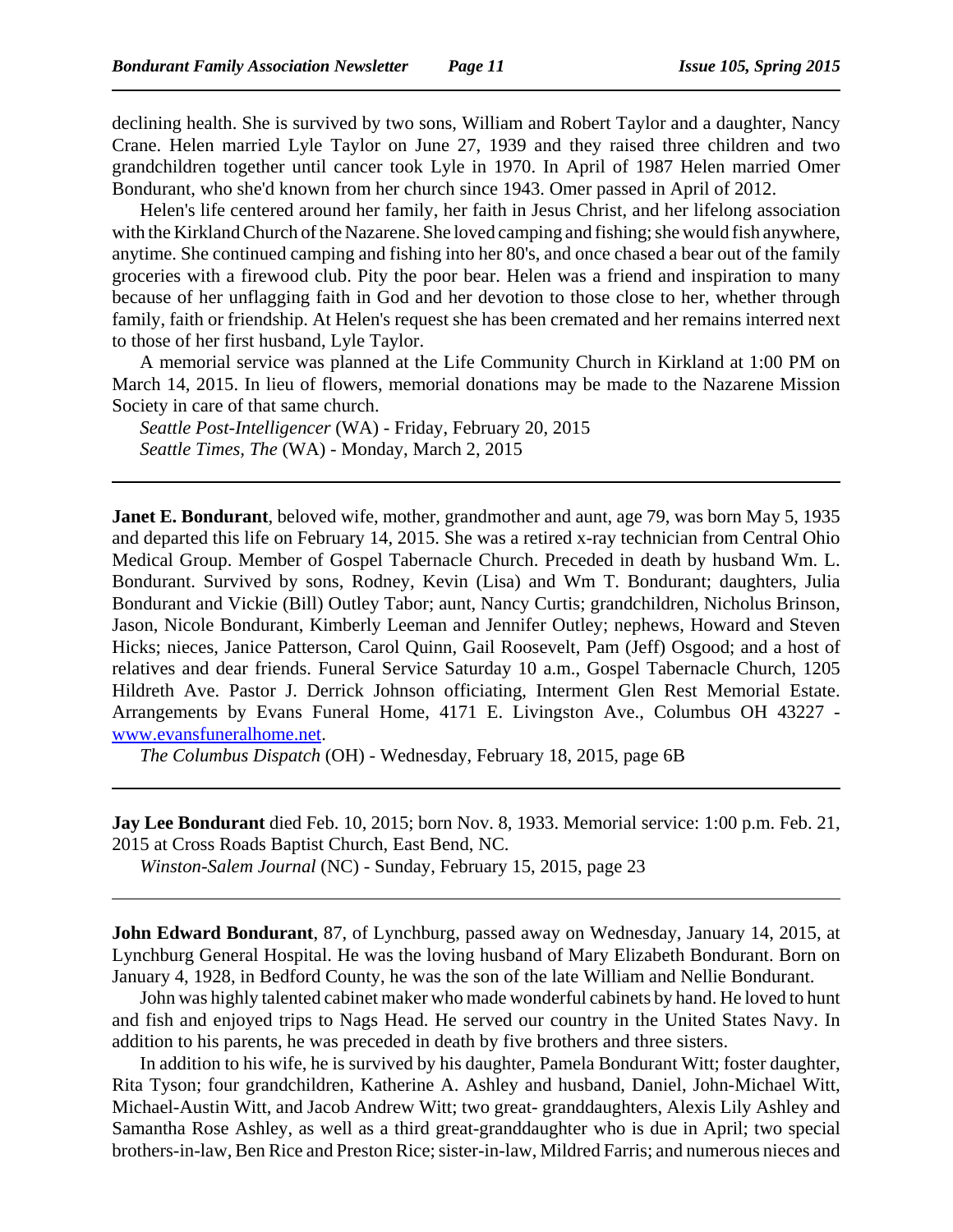nephews. A graveside service will be held at 1 p.m. on Saturday, January 17, 2015, at Virginia Memorial Park in Forest, VA. For those wishing to make memorial contributions, the family suggests that you chose a charity of your choice.

*The News & Advance* (Lynchburg, VA) - Friday, January 16, 2015



**Mrs. Edith Bondurant Smith,** 98, died Sunday, January 4, 2015, at White Stone Assisted Living, Greensboro, NC. She was born on March 13, 1916, daughter to the late James Bondurant and the late Alice Lawrence Bondurant. In addition to her parents she was preceded in death by her husband, Charlie C. Smith, and son, William Bryan Smith.

She was a resident at White Stone Assisted Living where she lived for five years. She retired from Lucent Technologies after 25 years of service. She enjoyed meeting her friends for lunch and spending time with them, but her great joy was being with her grandchildren and great grandchildren. She was very devout and dedicated to her family.

She is survived by her daughter, Doris Henderson and her husband, Doug of Greensboro; three grandsons, Doug Henderson, Jr. and wife, Millie of Greensboro, Chuck Henderson and wife, Terri of Lexington, NC, and Rob Henderson and wife Beth of Alexandria, VA; six great grandchildren, Olivia, Sarah, Lauren, Tyler, Catelyn, and Brooke Henderson.

A Celebration of Life will be held, 2 p.m., Thursday, January 8th in the Chapel of Frank Vogler and Sons Funeral Home, Reynolda Chapel. Family will receive friends one hour prior to the service. Burial to follow at Forsyth Memorial Park, Winston-Salem, NC. Memorial contributions may be made to Hospice and Palliative Care, 2500 Summit Avenue, Greensboro, NC 27405. Arrangements made by Frank Vogler and Sons Reynolda Chapel.

*Greensboro News & Record* (NC) - Wednesday, January 7, 2015 *Winston-Salem Journal* (NC) - Wednesday, January 7, 2015



**Martha Lee Bondurant Shiflett**, 54, of Quinton, wife of Dennis E. Shiflett. passed away on Wednesday, December 31, 2014. Martha was a 2012 graduate of the Rappahannock Community College with an associate's degree in arts and sciences with a specialization in business administration. While in college, she was a proud member of Phi Theta Kappa Honor Society.

She was preceded in death by her parents, Russell Randolph and Elsie Leona Miller Bondurant; two siblings, John "Johnny" and Elizabeth Ann Bondurant. Those left to cherish her memory are her husband, Dennis E. Shiflett; one son, Brandon Paul Cousins; two brothers, Russell and David

Bondurant; one sister, Virginia Lee; and a host of additional nieces, nephews, family and friends.

A visitation will be held on Thursday, January 8, from 2 to 4 and 6 to 8 p.m. at Nelsen Funeral Home, 4650 S. Laburnum Ave., Richmond, with a chapel service on Friday, January 9, at 11 a.m. at Nelsen. Interment will follow at New Hope Baptist Church Cemetery, 6227 Old Courthouse Rd., Appomattox, Va. 24522. In lieu of flowers, memorial contributions may be made to the Alzheimer's Association, P.O. Box 96011, Washington, D.C. 20090-6011. Online condolences may be conveyed to the family at www.nelsenrichmond.com.

*Richmond Times-Dispatch* (VA) - Saturday, January 3, 2015 http://www.richmond.com/obituaries/article\_7b7110ae-d7ec-577e-9cc2-3b6ed781bdfb.html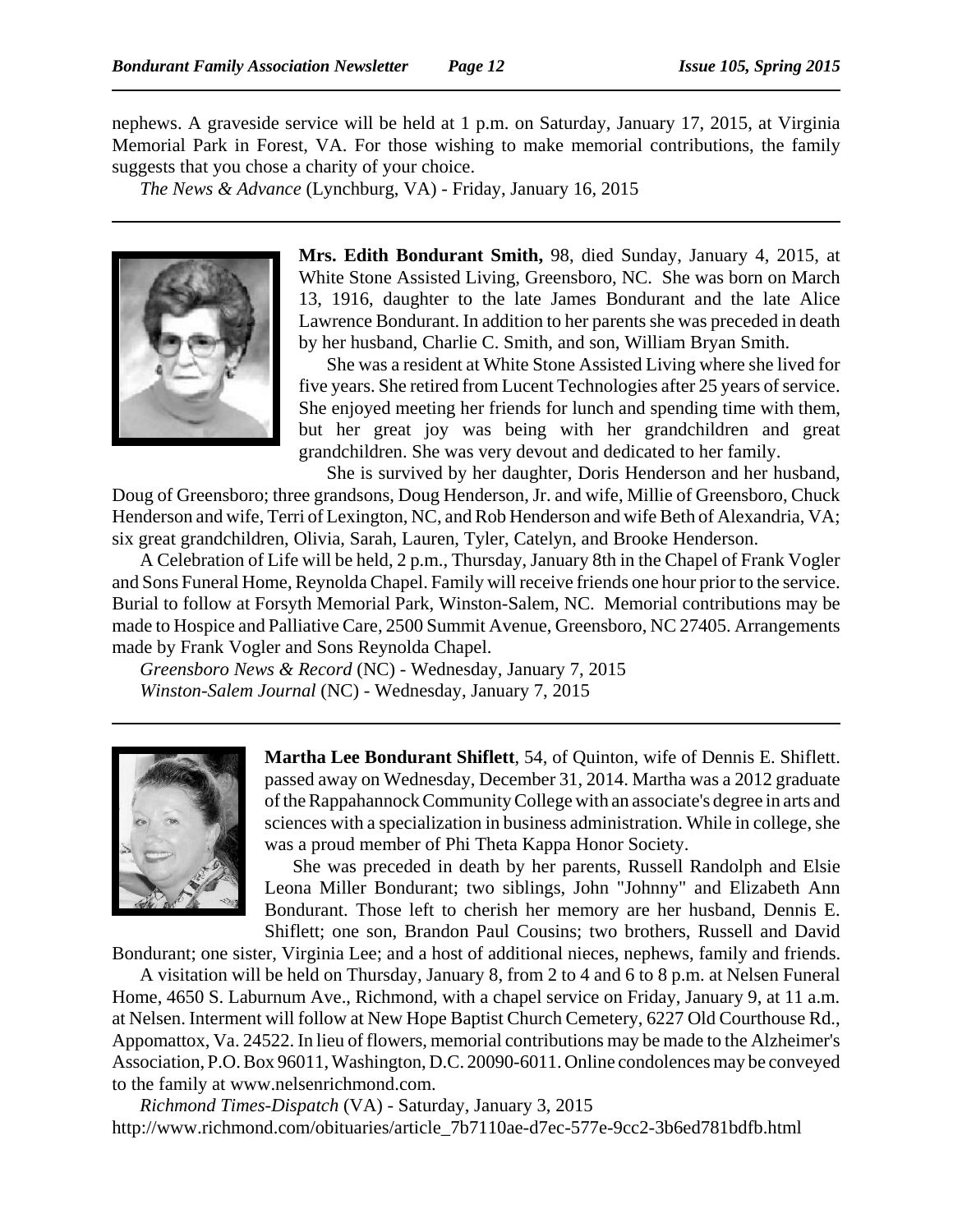

**Helen Stonelake Bondurant**

June 6, 1912 - October 16, 2012

After more than 100 years of adventures, Helen Bondurant suddenly and peacefully passed away at her home in Pinehurst ID on October 16, 2012. She was born on June 6, 1912 to Abner and Amanda Stonelake, immigrants from Finland. Raised as the youngest child with five brothers, Helen learned young to farm, milk cows and work hard. She graduated from Newell High School (SD) and attended Spearfish Normal College. She taught in a one room school outside of Lead SD before eloping on

April 2, 1932 with the love of her life William Bondurant.

Together they farmed on the Arpan Flats near Belle Fource, SD before her husband went to work as a hard rock miner. Through the years, Helen lived and worked in many communities in CA and AZ as he worked in the mines. From 1952 to 1978, she lived Wallace Idaho and then returned to the Silver Valley in 1988, after living in Boise and Bremerton, WA.

No matter where they lived, Helen worked to help support the family. During WWII, she was a Rosie the Riveter in the air plane factory. Helen was a professional seamstress, sold Avon, and worked in retail. She was active in many political campaigns and had never missed election voting in a presidential.

Helen was a loving, adventurous, woman with a great joy for life. She had a vivacious spirit, and loved nothing better than to go on a great adventure or to play a good game of cribbage. Helen was an avid gardener and loved the outdoors, especially camping.

As a Finlander, she was proud of her *sisu* – one's will, determination, perseverance. She also loved a proper sauna and enjoyed instructing the younger generations on how to take a sauna correctly. One of her greatest adventures was traveling to meet relatives and to see the home farm in Finland at 97 years of age.

She is preceded in death by her husband William Bondurant, daughter Patty Dreyer, and grandson Jody Dreyer. She is survived by her children Curt Bondurant of Bainbridge WA and Cheri Breidt (Frank) of Pinehurst ID, 8 grandchildren, 16 great grandchildren, and 7 great great grandchildren.

The family would like to extend our appreciation to the staff of the Regency Pacific (Beehive) Assisted Living Center for their love and care. In addition, the family is grateful for the wonderful services of the Hospice of North Idaho. A celebration of the life and adventures of Helen was held on Saturday, October 27, 2012, at Our Savior Lutheran Church. In lieu flowers, the family asks that you take a senior to lunch, or donate to the City of Hope CA or Hospice of North Idaho.

www.englishfuneralchapel.com



**Jess L[aRoy] Bondurant, Jr.,** 70, of Port Townsend died September 6, 2011, with loved ones by his side in Bremerton, Washington, following complications from open-heart surgery.

He was born on October 17, 1940, in Yakima to Jess and Gladys Bondurant. In 1955, he moved to Port Angeles, where he attended Port Angeles High School.

Mr. Bondurant moved in 1961 to Port Townsend, where he began a 37-year career with Port Townsend Paper Company. In his time with the paper company, he held a variety of positions, including apprentice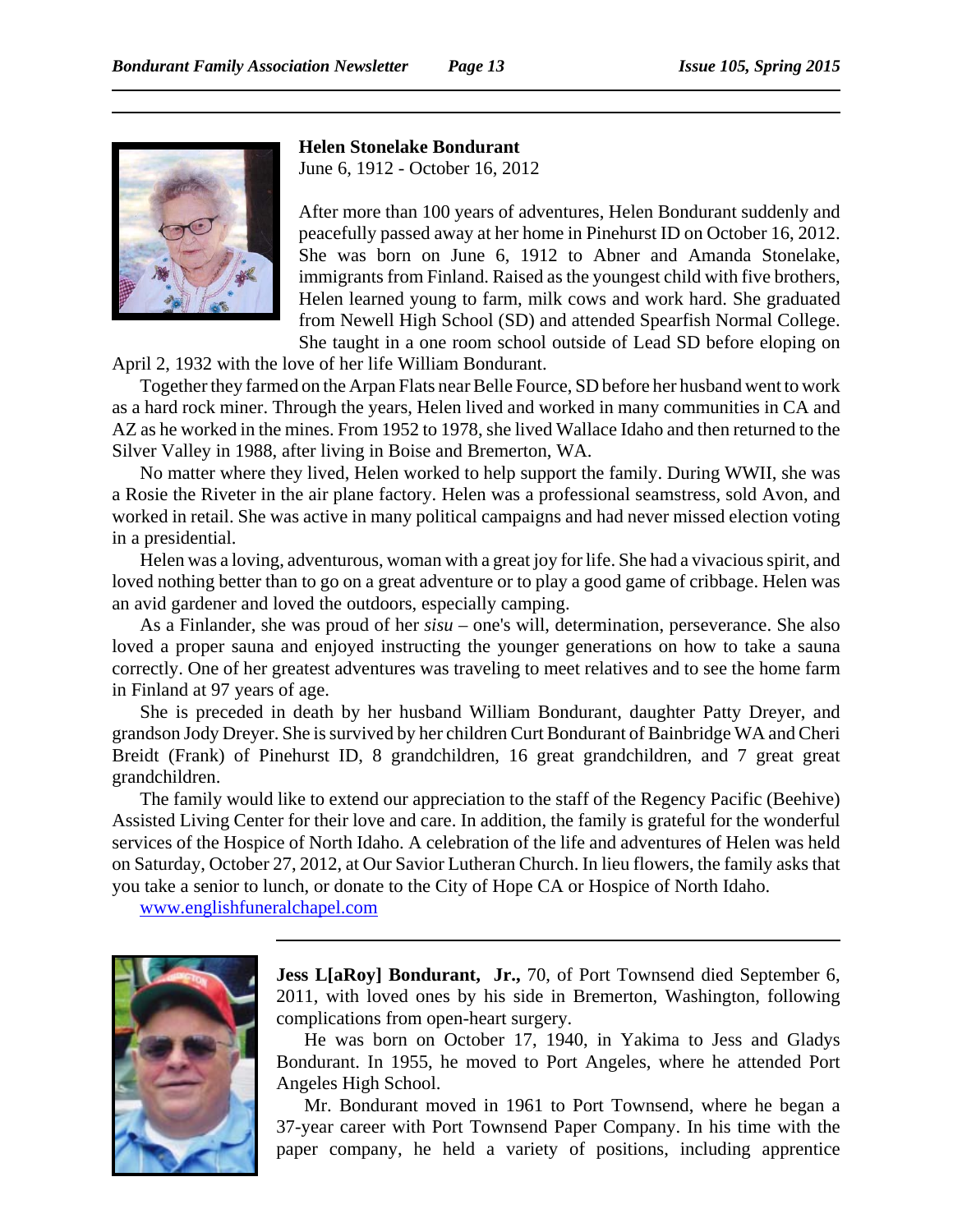millwright, maintenance troubleshooter, mechanic, millwright foreman, pipefitter/welder and finally supervisor. He retired in 1998.

From 1976 until 2008, he managed the original 20-acre *Egg and I* ranch, where he farmed and raised cattle, sheep and horses at various times. Mr. Bondurant said that he bought his first cow just to eat some of the hay growing on the property. He loved the ranch tremendously; it was his pride and joy.

His other great passion was his work for Jefferson County Fire District No. 1. He first joined as a volunteer firefighter in 1982, serving until August 2002. Among other accomplishments, he was instrumental in obtaining Medic 13 for the district.

Mr. Bondurant was first elected Jefferson County Fire District No. 1 commissioner in November 1991. He was re-elected for additional terms in 1997, 2003 and 2009. He was running unopposed on the 2011 ballot for another six-year term.

His interests included coaching Little League baseball, and he helped lead his team to the Jefferson County Little League championship in 1979 and 1980.

Mr. Bondurant is survived by his wife of 49 years, Pat *[nee Patricia Clare Northrup]*; brother Dennis Bondurant; one daughter, Debra, and James Trafton of Lake Havasu, Arizona; two sons, Corey Bondurant of Shoreline, Washington, and Rob Bondurant of Port Townsend; one grandson, Jess Trafton; three aunts and one uncle in Eastern Washington state; and numerous cousins.

Gravesite services will be held at Chimacum Cemetery at 2 p.m. Saturday, October 1, 2011. A celebration of Mr. Bondurant's life will be held at the East Jefferson Fire-Rescue Fire Station, 9193 Rhody Drive, Chimacum, at 2:30 p.m., followed by a potluck.

*Peninsula Daily News, The*, Port Angeles, WA, Sept. 7, 2011

From Find-a-Grave Memorial #91154269, accessed April 19, 2015 by ebm

**BUNDRANT OBITUARIES** – found in the newspaper archives for December 2014 - May 2015 on the subscription website www.genealogybank.com and elsewhere, compiled May 9, 2015 by EBM.



**Edwin L. Bundrant**, 61, of West Connelly Boulevard, Sharon, passed away at 11:08 p.m. Sunday [Nov. 30, 2014] at Allegheny General Hospital, Pittsburgh, PA. He was born on Feb. 5, 1953, in Butler to Evelyn Jean Rohr Bundrant and the late Donald Robert Bundrant.

Before becoming disabled, he was a truck driver. He was a member of the Lone Star Paralyzed Veterans. He had been a professional bodybuilder, having competed for the Butler County YMCA, of which he was a member. He was a Baptist.

He was a U.S. Army veteran, having served during the Vietnam War. Edwin is survived by his mother, Evelyn Jean George of Texas; his

four sisters, Darlene (Thomas) Sauer of Mercer, Terri (Tony) Eilers of Quitman, Texas, who Edwin lived with while in Texas, Donna (Steve) Drapeau of Webster, Mass., and Joyce (Jeff) LeDonne of Polk; and his three brothers, Robert Bundrant of Texas, George Bundrant of Amarillo, Texas, and Bryan Adam of Muskogee, Okla.

In addition to his father, Donald Robert Bundrant, he was preceded in death by his brother, Larry Bundrant; his sister, Dawn Stewart; his grandmother, Marie Rohr; and his nephews, Marc Kennemer and Elton Kennemer.

A memorial service will be held at a later date. Arrangements are entrusted to the Robert L.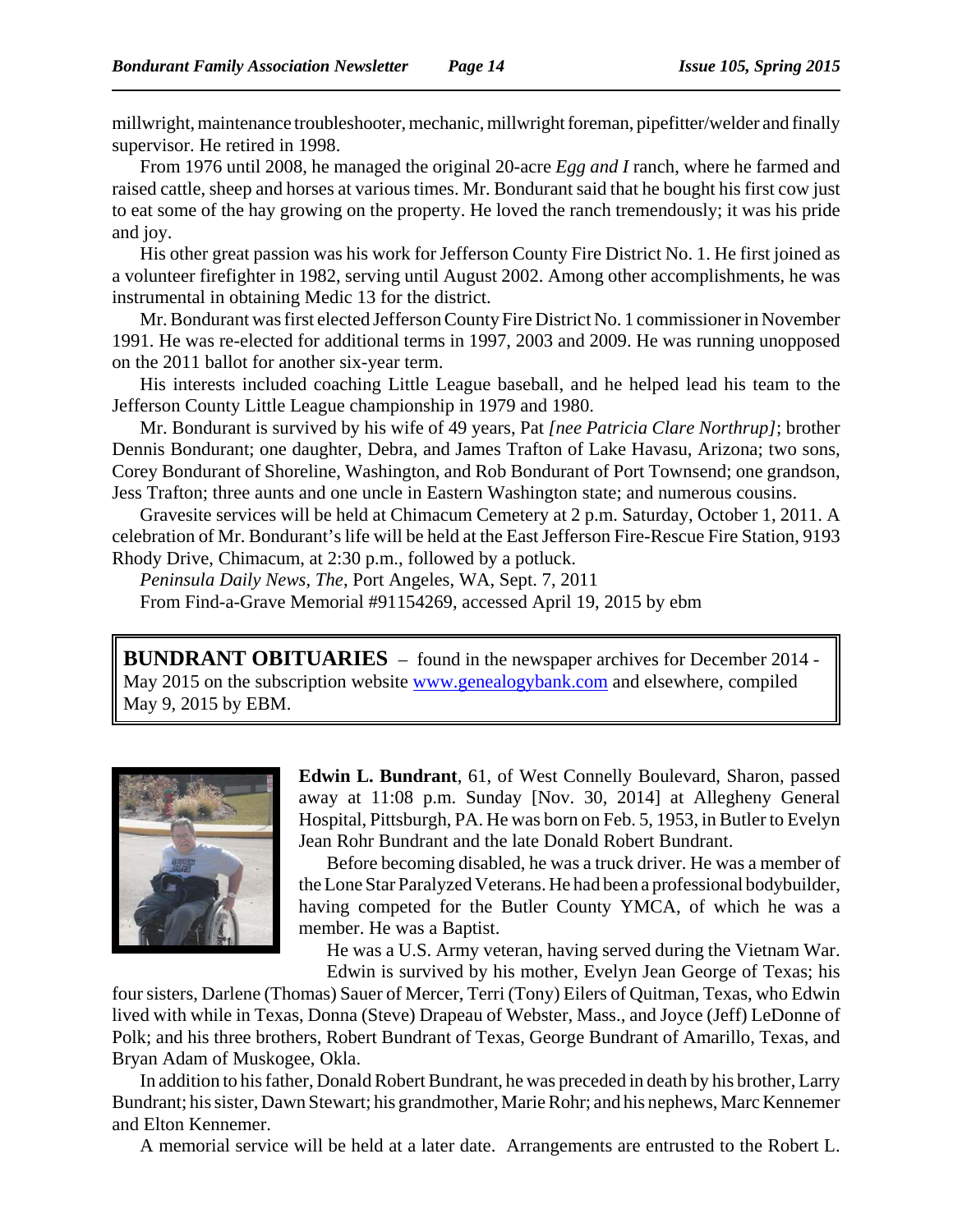Snyder Funeral Home, 169 Second St., Fredonia. Cremation will be done through the funeral home. The family has suggested that memorial tributes be made to the Lone Star Paralyzed Veterans, 3925 Forest Lane, Garland, Texas 75042.

*Butler Eagle* (PA) - Tuesday, December 2, 2014, page 8 *The Herald* (Sharon, PA) - Tuesday, December 2, 2014

**BonDURANT, BUNDREN, BUNDRENT OBITUARIES –** no new obituaries for these family names were found in the newspaper archives for December 2014 - May 2015 on the subscription website www.genealogybank.com and elsewhere, compiled May 9, 2015 by EBM.

### **Heirs of Samuel BONDURANT**

*Courtesy of Ruby Talley Smith*

Samuel BONDURANT was born 26 Jan 1789 in Buckingham Co, VA, the son of Darby Bondurant (1749-1828) and Lucy Hall Bondurant (1747-1817). He died 13 Mar 1837 in Perry Co., AL. He married Rebecca M. WALKER, daughter of Francis WALKER, Sr., and Sarah HETTRICK, on 30 Jul 1822. Rebecca was born 20 May 1803 in VA and died in 1833 in Buckingham Co, VA.

They had the following children:

i. Lucy Jane BONDURANT was born 5 Apr 1824 in Buckingham Co, VA, and died 8 Mar 1862 in Marion, Perry Co., AL, and was buried in Marion City Cemetery, Perry Co, AL. She married Rev James King ARMSTRONG, Sr., son of Harvell ARMSTRONG and Mary White KING, on 21 Aug 1849 in Uniontown, Perry Co, AL. James was born Nov 1824 in Conecuh Co., AL, and died 28 Aug 1878 in Grenada Co, MS from yellow fever. James and Lucy Jane had five children.

ii. John Francis BONDURANT was born 9 Nov 1825 in Buckingham Co, VA, and died 26 Jul 1897 in Marion, Perry Co, AL. John married 1st Rowena Lafayett DRAKE, daughter of Linnaeus G. DRAKE and Eliza H. NOEL, on 3 Dec 1852 in AL. Rowena was born 15 Jul 1834 in KY and died 12 Sep 1867 in Marion, Perry Co, AL.

John married 2nd Sarah Adelaide DRAKE, sister of Rowena and daughter of Linnaeus G. DRAKE and Eliza H. NOEL, on 29 Feb 1872 in Marion, AL. Sarah was born in Nov 1843 in AL and died 14 Aug 1914 in Birmingham, Jefferson Co., AL.

iii. Sarah Walker BONDURANT was born 22 Apr 1828 in Buckingham Co, VA, and died 20 Mar 1887 in Wilcox Co, AL. She married Francis (Frank) HARRISS, Jr., son of Francis HARRISS, Sr., on 16 Sep 1853 in Wilcox Co, AL. Frank was born 12 Apr 1829 in Allenton, Wilcox Co., AL, and died 12 May 1877 in Wilcox Co, AL. Both are buried in Hamburg Cemetery, Wilcox Co., AL.

iv. Mary Julia BONDURANT was born 19 Oct 1829 in Buckingham Co, VA, and died 8 May 1889 in Marion, Perry Co, AL. She married Mark Alvis MYATT, Sr., on 2 Aug 1853 in Perry Co, AL. Mark was born 10 Mar 1810 in Wake Co, NC, and died 17 Apr 1885 in Marion, Perry Co, AL.

v. Rebecca Ann BONDURANT was born 25 Oct 1831 in Buckingham Co, VA, and died in 1908 in Hillsboro, TX. She married Rev. William Harvell ARMSTRONG, son of Harvell ARMSTRONG and Mary White KING, in 1851 in Perry Co, AL. William was born in 1830 in AL and died 10 Mar 1883 in Crawford, MS.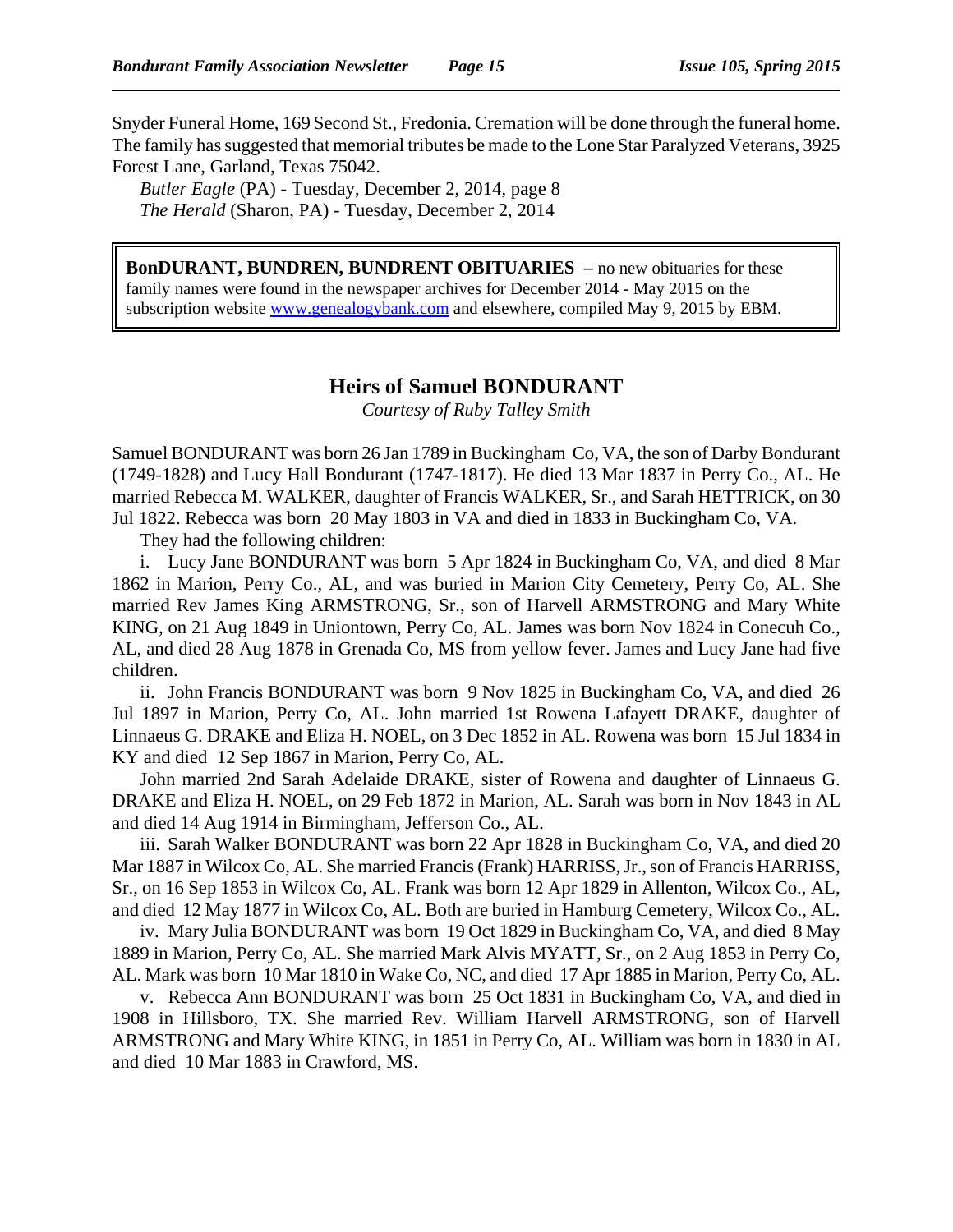## **Virginia Lawsuits over lands and estate of Thomas Moseley Bondurant**

*I have heard for many years the frustrations of Bondurant researchers who have searched for probate and land records for early Buckingham County, Virginia, prior the courthouse fire in February 1869. Thus it was a surprise to me in searching for any Bondurants in the digitized newspapers on GenealogyBank.com to find several legal advertisements suing to get a portion of the estate of Thomas Moseley Bondurant, who died in 1862. The ads appeared in the Richmond Whig, the very newspaper owned by that very gentleman!*

Thomas Moseley Bondurant was a very prominent man in Virginia politics, serving as senator from Buckingham for many years. He was also considered a very wealthy man, owning numerous tracts of land and many slaves.<sup>13</sup>

And upon searching further online for more information about these lawsuits, an article in the *Magazine of Virginia Genealogical Society* examined some original Buckingham County Chancery Court loose papers pertaining to the lawsuit of **Magdaline Maupin** against the estate of **Thomas Moseley Bondurant** that had been found by Richard N. Grant of Menlo Park, CA, who had sent photocopies to the Society.14 These court papers, titled *Wright v. Bondurant #1258*, gave details of the lawsuit that was filed in Buckinghan Chancery Court 17 Feb 1873 by Mrs. Maupin , "in her own behalf and on behalf of all other creditors of Thomas M. Bondurant, dec'd., who will come to and contribute their due proportion of the costs of this suit."15

And a memorandum about Mrs. Maupin's suit, dated 5 Jan 1870 and recorded in the Buckingham County Deed Book I, published in another issue of the same magazine lists all of the tracts in the estate of Thomas Moseley Bondurant and who inherited them.16

As you will see from the transcriptions of the legal advertisements that follow this narrative, it would seem that "dozens of cousins" were suing each other for a portion not only of the estate of Thomas Moseley Bondurant, but also the earlier estate of his cousin **Samuel Ford**, who died in 1846, of which TMB was the executor.

**Samuel Ford**, a great-grandson of Jean Pierre Bondurant through their daughter Ann, left over \$100,000, the interest from which was to be paid to the heirs named in his will:

- Item 1. [not mentioned in the abstract]
- Item 2. \$10,000 in trust for his sister Magdaline Ford Maupin; on her death to be distributed to her daughters Martha, Jane and Mildred Maupin.
- Item 3. \$30,000 in trust for the three children of his sister Maria Ford Ayres: Elizabeth, wife of John B. Ayres, Mariah Ayres, wife of John W. Chambers, and John W. Ayres; to be distributed to their heirs after their deaths.
- Item 4. [not mentioned in the abstract]

<sup>&</sup>lt;sup>13</sup> The slave schedule of the 1860 Federal Census list 128 slaves from age 80 down to age 1 owned by Thomas M. Bondurant. His son Thomas L. Bondurant owned 16 slaves in the same list.

<sup>14</sup> *Magazine of Virginia Genealogy*, Vol. 30 (1993), No. 1, pp. 65-68, abstracted by J. Phillip Bowry III, editor - digitized on Ancestry.

<sup>&</sup>lt;sup>15</sup> From the *Richmond Whig*, 21 Feb 1873, p. 3 - from www.genealogybank.com

<sup>16</sup> *Magazine of Virginia Genealogy*, Vol. 38 (Aug) No. 3, pp 179-180, abstracted by Roger G. Ward digitized on Ancestry..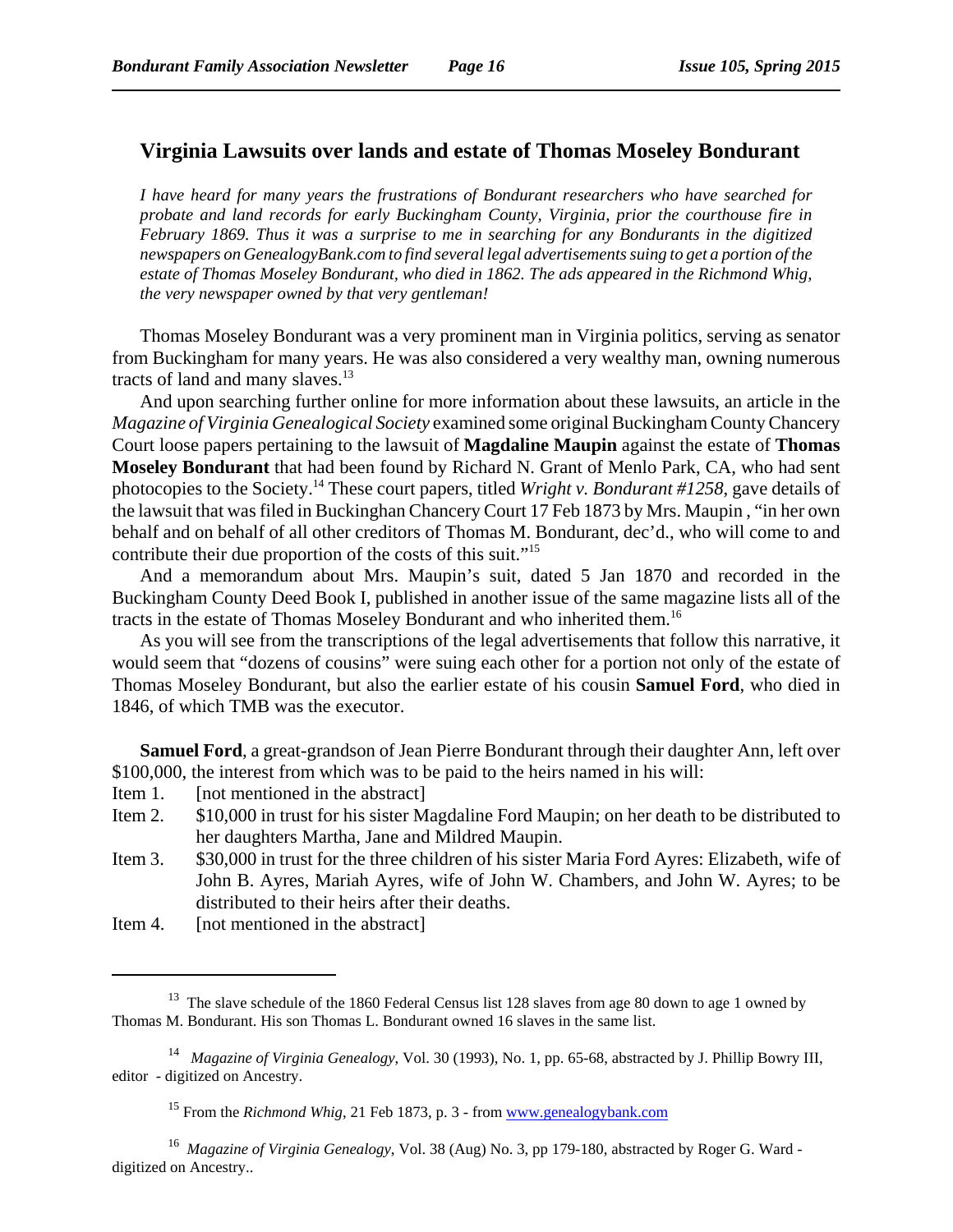- Item 5. \$10, 000 in trust for his nephew Addison J. Ford, son of Samuel's brother Ambrose; to be distributed to his heirs after his death
- Item 6. \$50,000 in trust for his nephew Ambrose Ford, son of Samuel's brother Ambrose; to be distributed to his heirs after his death.

Samuel Ford named his cousin Thomas Moseley Bondurant, William Branch and George W. Kyle as his executors - Branch and Kyle were not able to satisfy the courts requirements to qualify as executors, so Thomas Moseley Bondurant (TMB) became the sole executor of Samuel Ford's estate and posted \$200,000 bond on 12 Apr 1847, with George W. Kyle, Grandison Moseley, John Movis, James Brown and J. M. Patteson as his security. TMB renewed his bond 5 Apr 1860, with Wm. P. Hall, Charles S. Christian, Grandison Moseley, Thomas L. Bondurant, D.W. Moseley, W.A. Perkins, Thomas F. Perkins, Alex. J. Bondurant & Alex. Moseley as his security for \$200,000. You will find that all of these men who were security for TMB (or their estate/heirs) were named in the later lawsuits!

### *So why were these lawsuits filed in Virginia after the Civil War was over?*

If you think about it, our ancestors who had appeared so very wealthy before the war lost the bulk of their assets when the slaves were freed by Lincoln with the Emancipation Proclamation on 1 Jan 1863. Their Confederate cash and bonds were worthless by the end of the war and the basic necessities were frightfully expensive. So life was difficult throughout the South.

It is my conjecture that some descendants who had left Virginia for points west (Magdalene Ford Maupin and her family were in Union County, Missouri, by the 1850 census) had hopes of claiming that because they had moved away and did not get the legal notices about the death of a kinsman, thus they did not have an opportunity to file their claims to that person's estate. Or, in the case of Samuel Ford's heirs, that the executor of TMB's estate had not paid the interest or inheritance due to them under the terms of Ford's will.

If you have other ideas or knowledge about this situation or have found other information in your research, would you please share it with us for future issues of the BFA newsletter?

 $\infty$ 

### **Suit of Magdalene Ford Maupin –** *Richmond Whig***, 21 Feb 1873, p. 3 - from www.genealogybank.com**

| Surnames in this<br>case                                                        | VIRGINIA: – In the Clerk's office of the Circuit Court of Buckingham county,<br>on Monday, the 17th day of February, $1873 - in$ vacation of the Court:                                                                                                                                                                                                                                  |
|---------------------------------------------------------------------------------|------------------------------------------------------------------------------------------------------------------------------------------------------------------------------------------------------------------------------------------------------------------------------------------------------------------------------------------------------------------------------------------|
| Ayres<br><b>Babcock</b><br><b>Bondurant</b><br><b>Branch</b><br><b>Chambers</b> | <b>Magdalene Maupin,</b> in her own behalf and on behalf of all other creditors of<br><b>Thomas M. Bondurant</b> , dec'd., who will come in and contribute their due<br>proportion of the costs of this suit – Plaintiff,                                                                                                                                                                |
| Christian<br>Darnville                                                          | <b>AGAINST</b>                                                                                                                                                                                                                                                                                                                                                                           |
| Ford<br>Hall<br>Kyle<br>Maupin<br>Morris<br>Morrison                            | Wm. P. Hall and Angelina, his wife, and the said Wm. P. Hall as trustee for his<br>said wife, Alexander J. Bondurant and Emily M., his wife, Thomas L.<br>Bondurant, George P. Bondurant and Nannie T., his wife, Marcia L.<br>Bondurant, Thomas L. Bondurant, and Samuel B. Morrison, trustees; the said<br>Thomas L. Bondurant, trustee, and A.J. Bondurant, Jr., Fannie B. Bondurant, |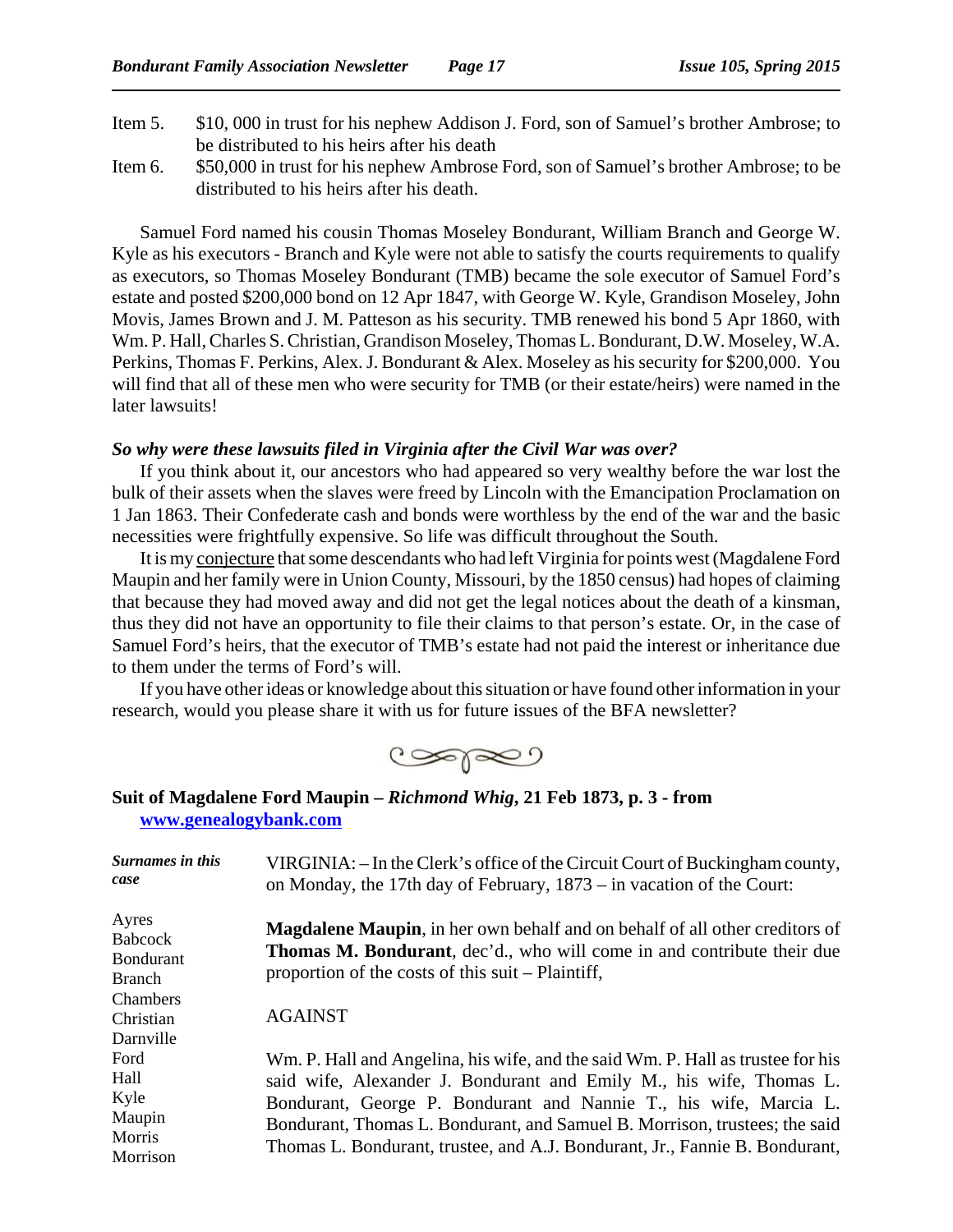Moseley Patteson Perkins Shields Van Pelt

Emma M. Bondurant and Louisa M. Bondurant, children of the said Alexander J. Bondurant and Emily M., his wife, and Alexander S. Hall, Thomas M. Bondurant Hall, Wm. P. Hall and Louisa J. Hall, children of the said Wm. P. Hall and Angelina, his wife, and the said Wm. P. Hall, Alexander J. Bondurant and Thomas L. Bondurant, executors of **Thomas M. Bondurant**, dec'd.; George W. Kyle, Granderson Moseley, A. Moseley, N.F. Babcock, executor of John Morris, dec'd.; Benj. J. Darnville, administrator of J.M. Patteson, dec'd; Ann Christian, administrator *de bonis non*, with the will annexed, of Charles L. Christian, dec'd; D.W. Moseley, W.H. Perkins, Thomas F. Perkins, Wm. Branch, Martha S. Maupin, Jane Maupin, Mildred Maupin, Sam'l Ford, Wm. Ford, John B. Ayers, John Van Pelt and Ellen his wife, Boaz Ford in his own right and as administrator of **Mary P. Ford**, dec'd., Burett Ford, Thomas P. Shields and Elizabeth J. his wife, Willis Chambers, Martha Chambers, Mary L. Chambers, Samuel A. Ford, Ambrose Ford, Beverly B. Ford, Edward Chambers and John W. Chambers and Maria his wife – Defendants,

### **IN CHANCERY.**

The object of this suit is to obtain a settlement of the accounts of Thomas M. Bondurant, deceased, as trustee under the will of Samuel Ford, deceased, and the payment of the trust legacies under said will; the convening of the creditors of the said Thomas M. Bondurant, deceased, the settlement of his estate and a sale of the real estate of which he died seized and possessed for the payment of his debts; and further to set aside the deed alleged to have been made by Alexander J. Bondurant and Emily M. his wife in 1866, conveying to Thomas L. Bondurant and Samuel B. Morrison, trustee, the tract of land called "Col Alto"and to set aside the deed made in 1869 by George P. Bondurant and Nannie T. his wife to Thomas L. Bondurant, trustee, conveying the tracts of land called "Variety Shade" and "Black Rock" and to hold all the said tracts of land conveyed by both of said deeds bound and liable for the debts of Thomas M. Bondurant, deceased.

And it appearing by an affadavit filed in this cause, that the defendants Martha S. Maupin, Jane Maupin, Mildred Maupin, Samuel Ford, Wm. Ford, Burett Ford, John B. Ayers, John Van Pelt and Ellen his wife, John W. Chambers and Maria his wife, Burett Chambers, Elizabeth Chambers, Willis Chambers, Martha Chambers, Mary L. Chambers, Edward Chambers , and Thomas P. Shields and Elizabeth J. his wife, are not inhabitants of the State of Virginia, on the plaintiff's motion it is ordered that the said absent defendants do appear within one month after due publication of this order and do what is necessary to protect their interest and that a copy of this order be published once a week for four successive weeks in the Richmond WHIG, a public newspaper published in the city of Richmond, and another copy thereof posted at the front door of the court-house of this county, on the first day of the next County Court.

A Copy – Teste:

P. A. FORBES, Clerk.

Irving & McKinney, p. q. fe210lawlwF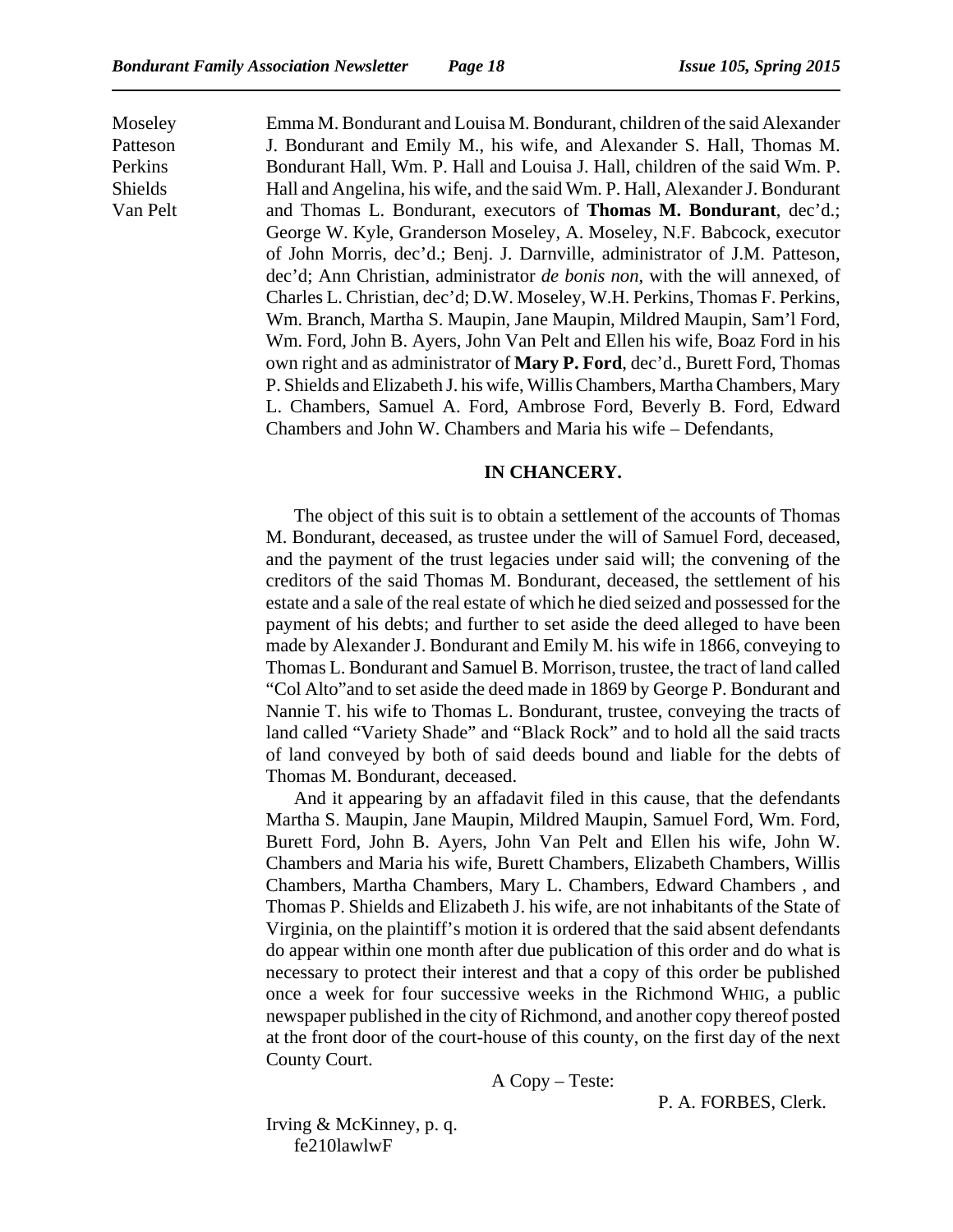

## **Suit of Thomas P. Shields and his wife Elizabeth J. (Ford) Shields –** *Richmond Whig***, 26 Jun 1866, p. 1 - from www.genealogybank.com**

| <b>Surnames in this</b><br>case                                   | AT RULES HELD IN THE CLERK'S office in the Circuit Court of<br>Buckingham county, on Monday, the 4th day of June, 1866:                                                                                                                                                                                                                                                                                                                                                                                                                                                                     |
|-------------------------------------------------------------------|---------------------------------------------------------------------------------------------------------------------------------------------------------------------------------------------------------------------------------------------------------------------------------------------------------------------------------------------------------------------------------------------------------------------------------------------------------------------------------------------------------------------------------------------------------------------------------------------|
| Ayres<br><b>Bondurant</b><br>Chambers                             | Thomas P. Shields and Elizabeth J. his wife, and the said Thomas P. Shields,<br>trustee, $&c.$ - Plaintiffs,                                                                                                                                                                                                                                                                                                                                                                                                                                                                                |
| Ford<br>Hall                                                      | <b>VERSUS</b>                                                                                                                                                                                                                                                                                                                                                                                                                                                                                                                                                                               |
| Irving<br>Kyle<br>Maupin<br>Moseley<br><b>Shields</b><br>Van Pelt | Ambrose Ford, Wm. P. Hall, Alexander J. Bondurant and Thomas L.<br>Bondurant, executors of <b>Thomas M. Bondurant</b> , deceased, George W. Kyle,<br>Magdalene Maupin, Martha S. Maupin, Jane Maupin and Mildred Maupin,<br>Samuel Ford, William Ford, John B. Ayres, John Van Pelt and Ellen his wife,<br>John W. Chambers and Maria his wife, Boaz Ford, Burett Ford, Willis Ayers,<br>Burett Chambers, Elizabeth Chambers, Willis Chambers, Martha Chambers,<br>Mary L. Chambers, Edward Chambers, Mary C. Ford, Samuel A. Ford,<br>Ambrose Ford, Jr., and Beverly B. Ford – Defendants. |

### **IN CHANCERY.**

The object of this suit is to have the decree rendered by the said Circuit Court of Buckingham, at the September term, 1863, in the suit of Ambrose Ford against Bondurant's executors and others, reviewed and reversed.

And it appearing by affadavit in this cause that the defendants, Magdalene Maupin, Martha S. Maupin, Jane Maupin, Mildred Maupin, Samuel Ford, William Ford, John B. Ayres, John Van Pelt and Ellen his wife, and John W. Chambers and Maria his wife, are not inhabitants of this State, on the plaintiffs' motion, it is ordered that the said absent defendants do appear within one month after due publication of this order and do what is necessary to protect their interest, and that a copy of this order be forthwith inserted in the Richmond WHIG, a public newspaper, published in the city of Richmond, for four weeks successively, and posted at the front door of the court-house of this county on the 1st day of the next county court.

A Copy – Teste:

ALEX. MOSELEY, } F. D. IRVING,  $\}$  p. q. je111-law4w

R. K. IRVING, C. C. C.

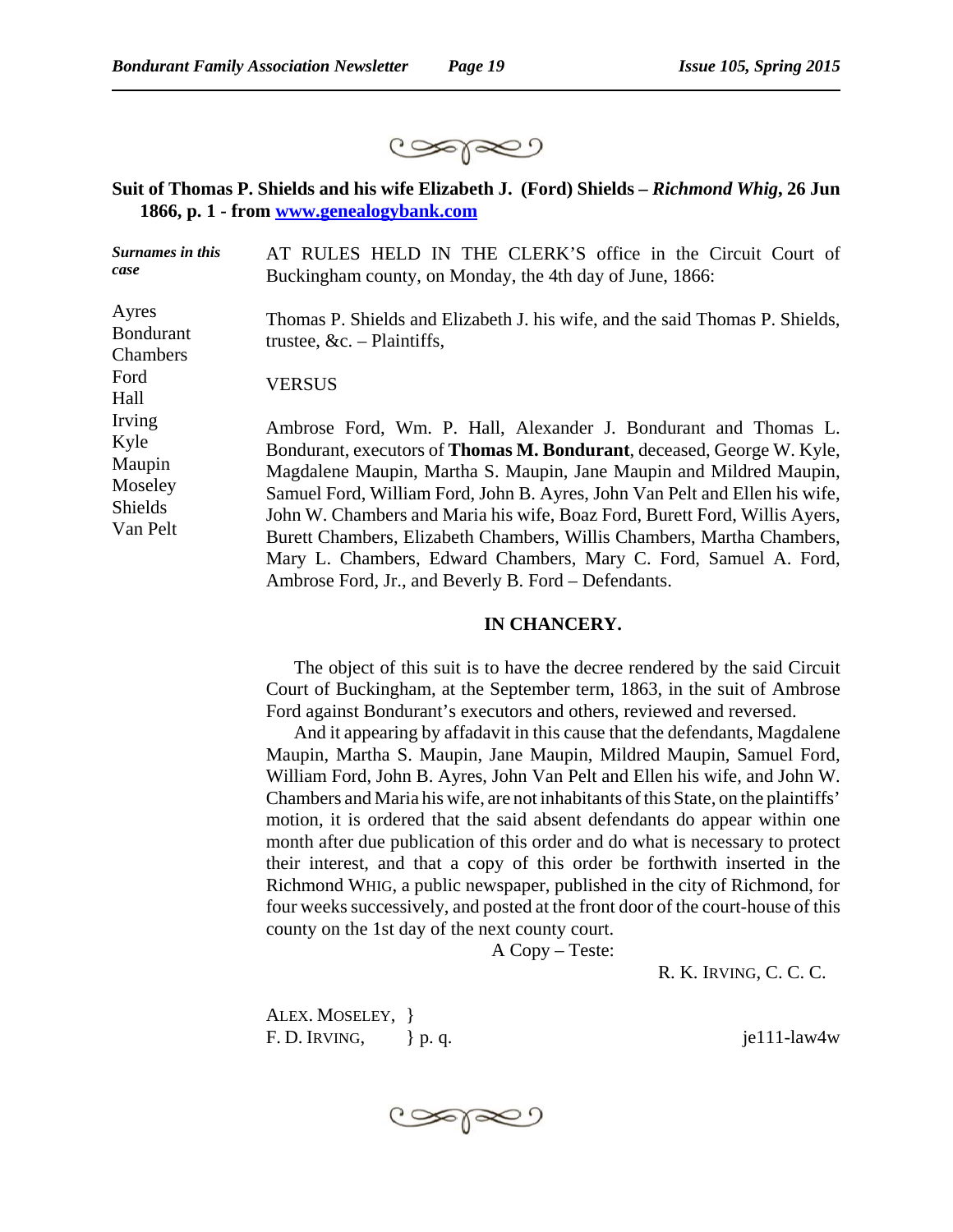### **Suit of John F. Bondurant,** *et al.* **–** *Richmond Whig***, Friday, January 29, 1858, p. 1**

#### *Surnames in this case* Armstrong Bondurant Forbes **Garrott** Harris Myatt / Wyatt Scruggs Walker **BUCKINGHAM CIRCUIT COURT, September Term, 1857:**  Jno F. Bondurant, James K. Armstrong and Lucy, his wife, formerly Bondurant, Francis Harris and Sarah, his wife, formerly Bondurant, M.A. Wyatt *[Myatt]*, and Mary E., his wife, formerly Bondurant, and Rebecca A. Armstrong, formerly Bondurant – Plaintiffs *vs.* Joseph Walker, adm'r of Sam'l Bondurant, dec'd, James Garrott and Paulina O., his wife, formerly Paulina O. Scruggs, the widow and executrix of Geo. A. Scruggs, dec'd, James Harris, and James H. Forbes, sheriff and adm'r *de bonis non* of the said Geo. A. Scruggs, dec'd. – Defendants

### **In Chancery.**

The Court doth adjudge, order and decree, that Joseph Walker do render before one of the Commissioners of the Court an account of his transactions as adm'r of this intestate, Sam'l Bondurant, deceased, which said account the said Commissioner is directed to examine, state and settle and report in the Court. And the Court, being of the opinion that the act of Limitation will not protect the estate of George A. Scruggs from liability on account of the said Scruggs being surety for the said Walker, doth further adjudge, order and decree, that the defendant, Jas. H. Forbes, sheriff, and as such adm'r *de bonis non* with the will annexed of the said George A. Scruggs, do render before the same Commissioner an account of his transactions as adm'r of the testator. And the Court doth further adjudge, order and decree, unless they admit assets sufficient to pay the demand of the plaintiffs, that the defendants Garrott and wife, do render before the same Commissioner an account of the transactions of the said Paulina O. as executrix of the said George A. Scruggs, dec'd, which said account the same Commissioner is directed to state, examine and settle and report to the Court.

> COMMISSIONER'S OFFICE, BUCKINGHAM COURTHOUSE, }

The foregoing parties will take notice, that I have fixed upon the 10th day of February next, to executed at my said office, the decree aforesaid. Given under my hand, as Commissioner of said Court, this 7th day of January 1858.

R.H. GILLS

تعاصي